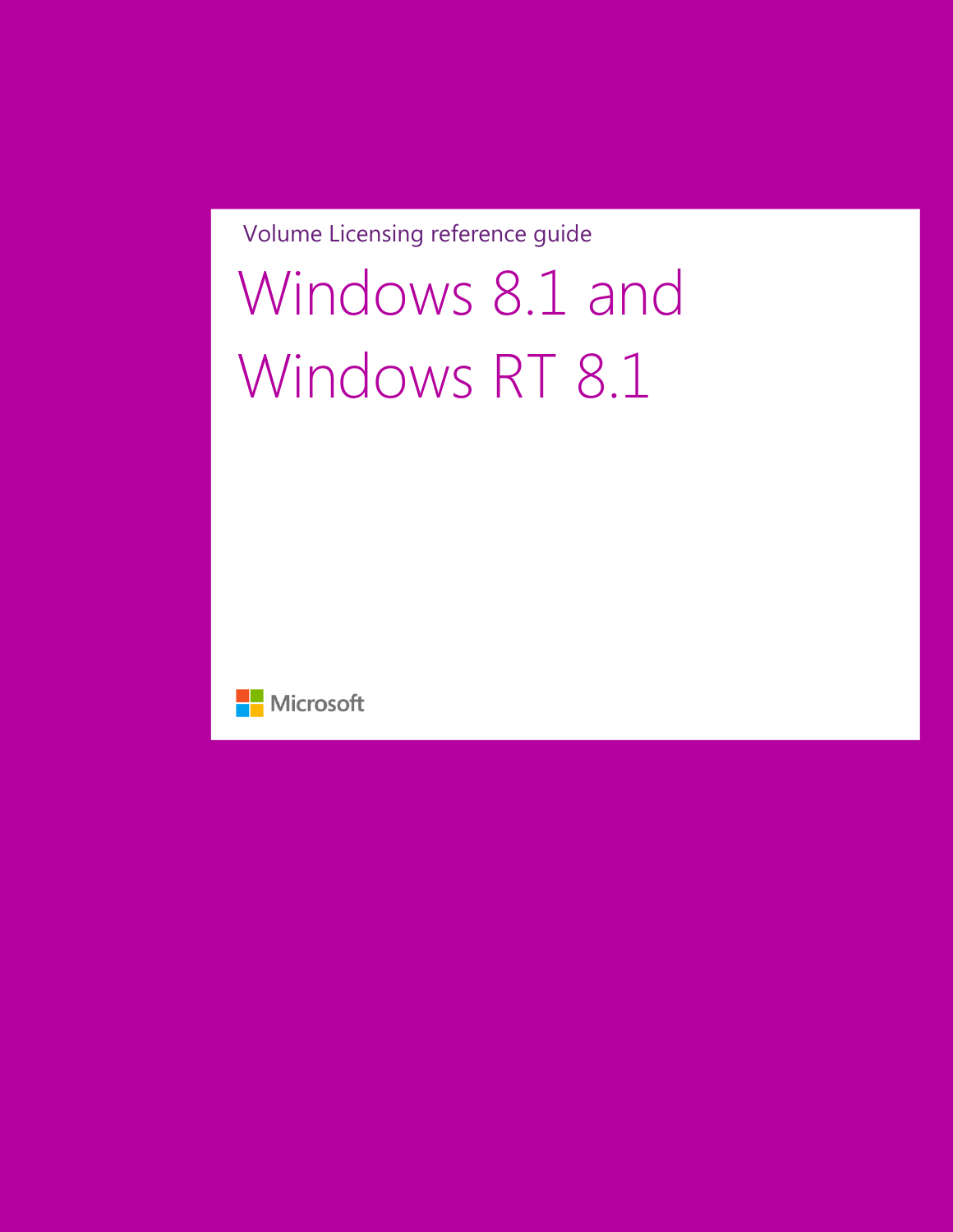# Table of Contents

| Access Rights to Windows Enterprise Through Windows Software Assurance and Windows VDA 10 |  |
|-------------------------------------------------------------------------------------------|--|
|                                                                                           |  |
|                                                                                           |  |
|                                                                                           |  |
|                                                                                           |  |
|                                                                                           |  |
|                                                                                           |  |
|                                                                                           |  |
|                                                                                           |  |
|                                                                                           |  |
|                                                                                           |  |
|                                                                                           |  |
| Windows Desktop Products Available for Purchase by Volume Licensing Program 19            |  |
|                                                                                           |  |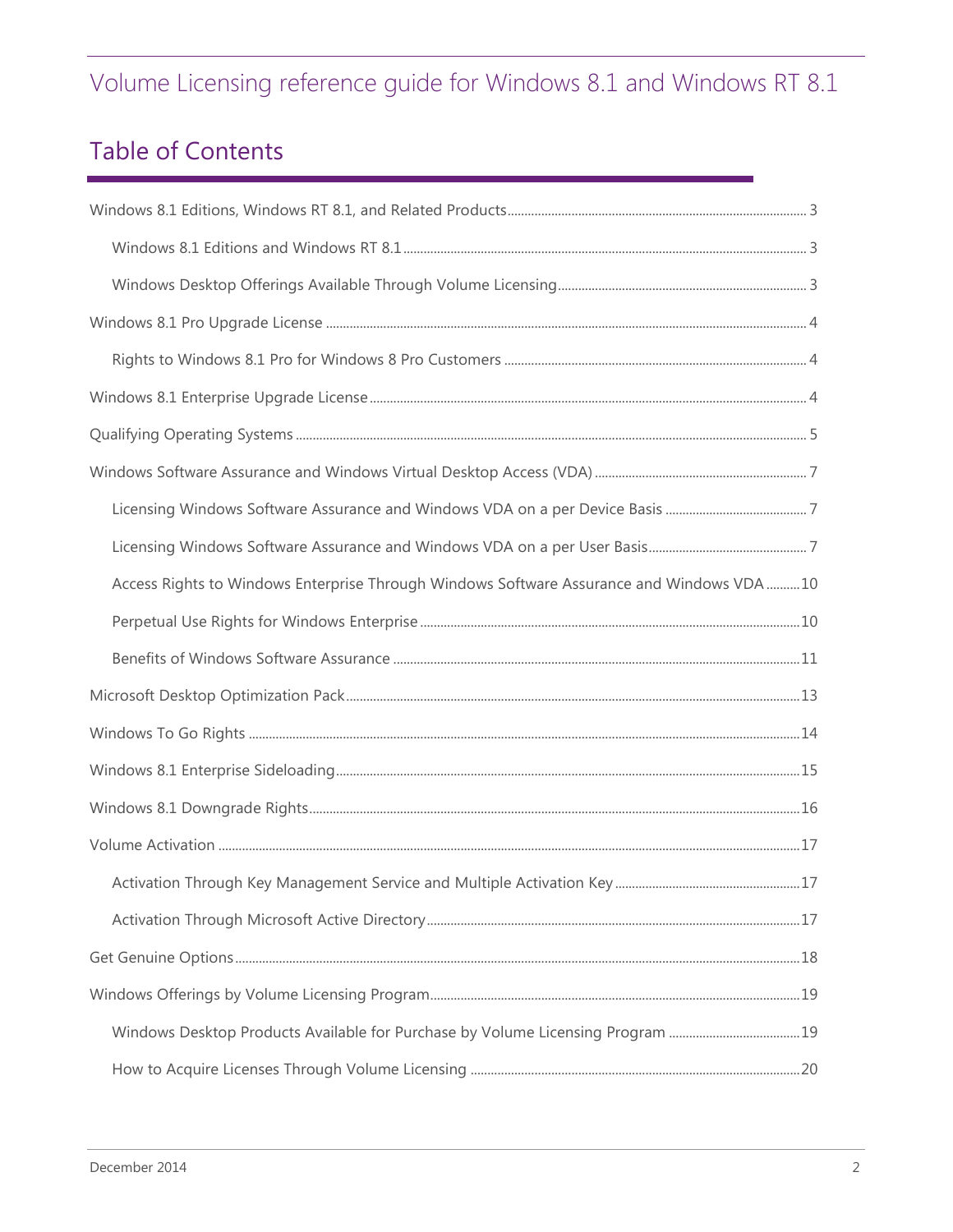### **Introduction**

Windows 8.1 offers the experiences that people love while delivering enterprise-grade solutions that businesses require.

Microsoft Volume Licensing solutions provide the most flexible and cost-effective way to give your organization access to the latest Windows desktop technologies. Whether you want to upgrade your PCs to Windows 8.1, gain access to exclusive offerings such as Windows 8.1 Enterprise edition and the Microsoft Desktop Optimization Pack, or use Windows with greater flexibility, there is a Volume Licensing option that is right for your organization.

This document provides an overview of the products available through Volume Licensing, information about the products that are eligible for upgrades, and the key choices you have for utilizing Windows in your organization.

*Content included is for descriptive informational purposes only and is not meant to replace or override other licensing documentation such as the Windows 8.1 End User License Agreement, Product Use Rights, or the Product List.*

# <span id="page-2-0"></span>Windows 8.1 Editions, Windows RT 8.1, and Related Products

#### <span id="page-2-1"></span>**Windows 8.1 Editions and Windows RT 8.1**

There is an edition of Windows designed to meet the needs of every organization, from a small, growing business to a multinational enterprise. The following table lists the channels through which Windows RT 8.1 and the consumer and business editions of Windows 8.1 are available.

| <b>Full Packaged</b><br>Product (Retail) | Preinstalled on PC<br>픗<br>(OEM) | [ଛୁ<br><b>Volume Licensing</b> |
|------------------------------------------|----------------------------------|--------------------------------|
| Windows 8.1 Pro                          | Windows 8.1 Pro                  | Windows 8.1 Pro                |
| Windows 8.1                              | Windows 8.1*                     | Windows 8.1 Enterprise         |
|                                          | Windows RT 8.1                   |                                |

\*In select emerging markets, a local language-only edition of Windows 8.1 (Windows 8.1 Single Language) is available.

#### <span id="page-2-2"></span>**Windows Desktop Offerings Available Through Volume Licensing**

The following offerings are available for purchase through [Microsoft Volume Licensing:](http://www.microsoft.com/licensing)

| Product                        | <b>Description</b>                                                                                                                                                                                                                                                                                                                               |
|--------------------------------|--------------------------------------------------------------------------------------------------------------------------------------------------------------------------------------------------------------------------------------------------------------------------------------------------------------------------------------------------|
| Windows 8.1 Pro Upgrade        | Windows 8.1 Pro is for small to midsize organizations and delivers new levels of<br>productivity, security, and mobility without sacrificing performance or choice. It<br>provides enhanced features that help you easily connect to company networks,<br>access files on the go, encrypt data, and more. Windows 8.1 Pro is ready for business. |
| Windows 8.1 Enterprise Upgrade | Windows 8.1 Enterprise edition includes all the capabilities of Windows 8.1 Pro, plus<br>premium features designed to meet the mobility, productivity, security,<br>manageability, and virtualization needs of today's large organizations. See the<br>Windows 8.1 Enterprise section below for more details.                                    |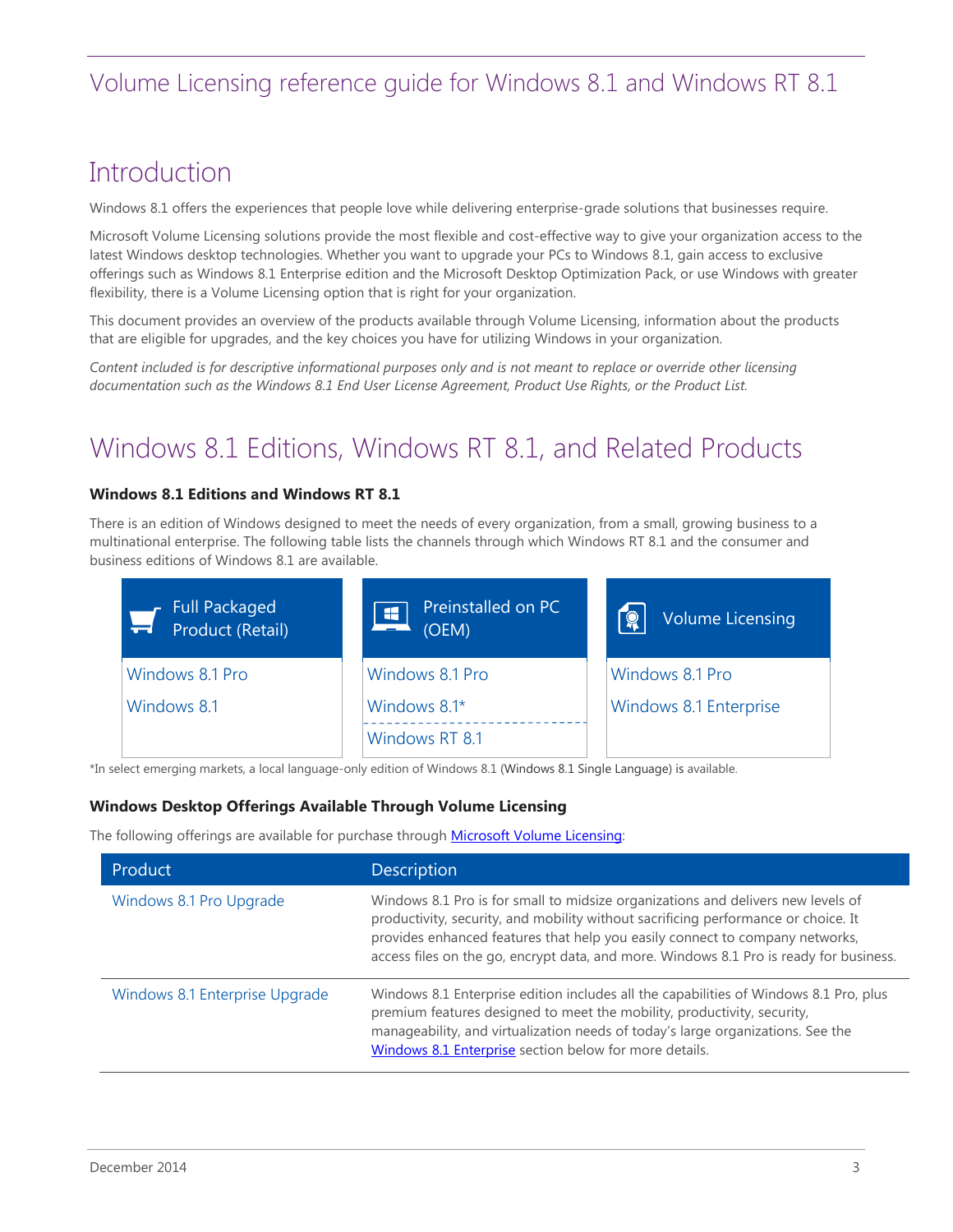|                                      | <b>Windows Software Assurance</b>                                   | Windows Software Assurance provides the greatest flexibility for how you use<br>Windows. It includes access to new versions as they become available, flexible use<br>rights, and a set of tools, technologies, and training to help you get the most from<br>your Windows investment. Windows Software Assurance is available on a per device<br>or per user basis. |
|--------------------------------------|---------------------------------------------------------------------|----------------------------------------------------------------------------------------------------------------------------------------------------------------------------------------------------------------------------------------------------------------------------------------------------------------------------------------------------------------------|
|                                      | <b>Windows Virtual Desktop Access</b><br>(VDA) Subscription License | The Windows VDA subscription license provides the right to access virtual Windows<br>desktop environments from devices that are not covered by Software Assurance for<br>Windows, such as thin clients. Windows VDA is available on a per device or per user<br>basis.<br>Note: VDA Rights are also included as a benefit of Windows Software Assurance.             |
| $\overline{6}$                       | Microsoft Desktop<br><b>Optimization Pack (MDOP)</b>                | MDOP helps manage Windows features, simplify deployments through virtualization,<br>and restore user productivity after a system issue.                                                                                                                                                                                                                              |
| Add-on Offerings<br>Software Assuran | <b>Windows Software Assurance</b><br>per User Add-on                | Adds Windows Software Assurance per User rights for a primary user with a primary<br>device that is licensed with Windows Software Assurance, or Windows per User VDA<br>rights for a primary user with a primary device that is licensed with Windows VDA.                                                                                                          |

**Note:** Windows Companion Subscription Licenses (CSLs) have been retired. Users previously licensed for the CSL receive the same use rights as Windows Software Assurance per User Add-on.

### <span id="page-3-0"></span>Windows 8.1 Pro Upgrade License

Volume Licensing is a cost-effective and scalable way for commercial customers to upgrade existing PCs to Windows 8.1. If PCs are not already covered by Software Assurance for Windows, you can purchase upgrade licenses through a Volume Licensing program to gain access to Windows 8.1 Pro.

Windows 8.1 Pro is designed for small and midsize organizations and can run on PCs that meet the recommended hardware requirements of Windows 7 Professional and Windows 8 Pro, which means that it will run on the majority of business PCs already in use today. The Windows 8.1 Pro upgrade license allows you to take advantage of the security, productivity, and ease of management on existing PCs with a qualifying operating system license (see below).

- Encrypt your data with BitLocker
- Access your PC on the go with Remote Desktop
- Connect to company networks with domain join

#### <span id="page-3-1"></span>**Rights to Windows 8.1 Pro for Windows 8 Pro Customers**

Organizations that acquired Windows 8 Pro through a volume license agreement are licensed for Windows 8.1 Pro even if their Software Assurance for the Windows desktop operating system expired prior to the release of Windows 8.1 Pro. This does not apply to Windows 8 Enterprise; new version rights for Windows Enterprise edition come exclusively through active Software Assurance.

# <span id="page-3-3"></span><span id="page-3-2"></span>Windows 8.1 Enterprise Upgrade License

Windows 8.1 Enterprise features include all the capabilities that customers get with Windows 8.1 Pro, plus premium features designed to provide the mobile productivity, security, manageability, and virtualization needs of today's organizations.

Windows 8.1 Enterprise is available for purchase through a volume license agreement or with Windows VDA subscription.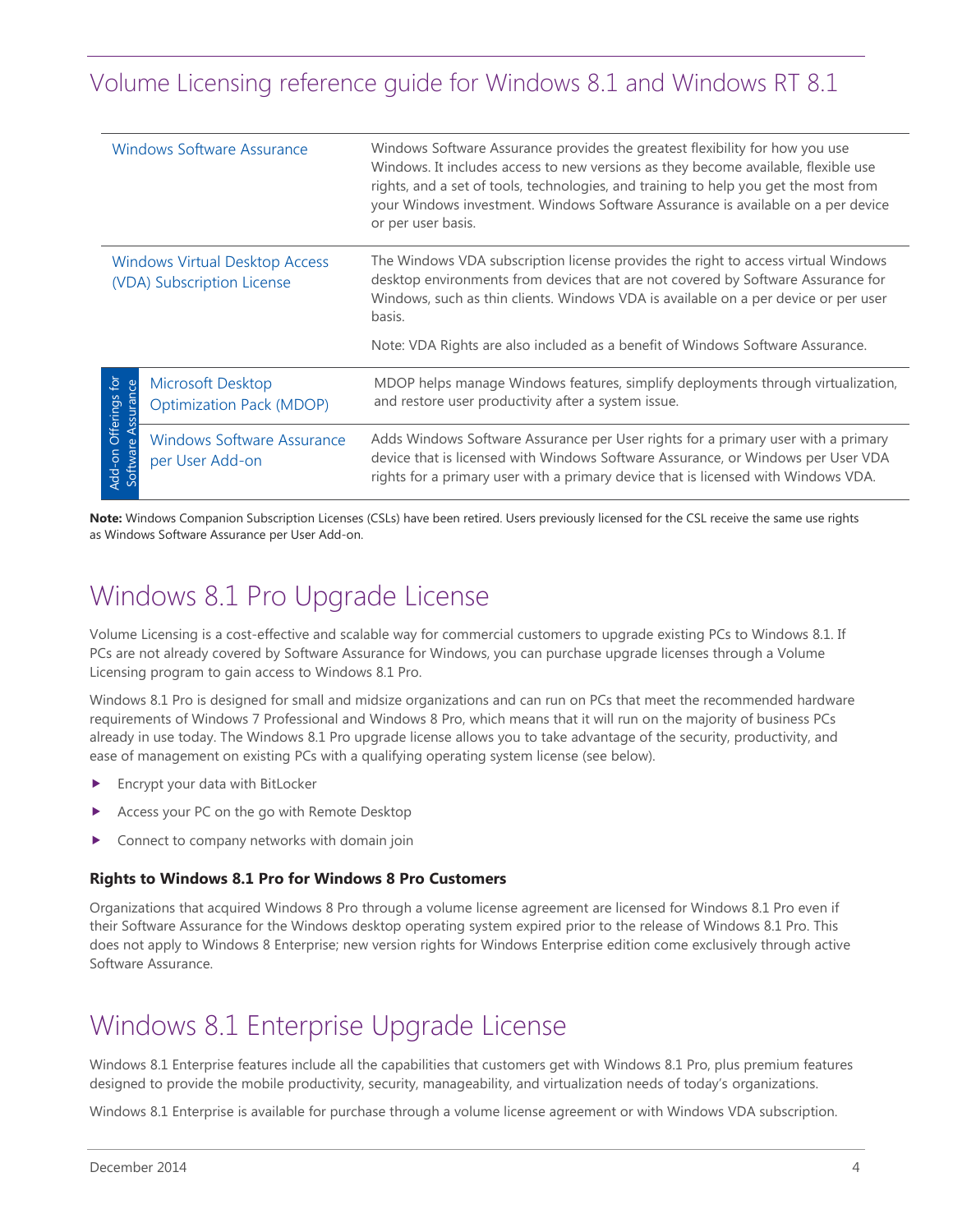Customers with Windows 8.1 Enterprise can take advantage of the following features, not available in Windows 8.1 Pro:

|   | Feature                                                 | Description                                                                                                                                                                                                                                                                                                                        |
|---|---------------------------------------------------------|------------------------------------------------------------------------------------------------------------------------------------------------------------------------------------------------------------------------------------------------------------------------------------------------------------------------------------|
|   | <b>Windows To Go</b><br>Creator                         | Allows the creation of a fully manageable corporate desktop running Windows 8.1<br>Enterprise edition on a bootable USB drive.                                                                                                                                                                                                     |
|   | Start screen control                                    | Enables IT to control the Start screen layout that users will see (but cannot change)<br>through centrally managed Group Policies.                                                                                                                                                                                                 |
|   | <b>DirectAccess</b>                                     | Allows remote users to seamlessly access resources inside a corporate network<br>without having to launch a separate VPN.                                                                                                                                                                                                          |
|   | <b>BranchCache</b>                                      | Allows users' PCs to cache files, websites, and other content from central servers, so<br>content is not repeatedly downloaded across the wide area network (WAN).                                                                                                                                                                 |
| 8 | AppLocker                                               | Enables IT to specify what software is allowed to run on a user's PCs through<br>centrally managed but flexible Group Policies.                                                                                                                                                                                                    |
|   | Virtual desktop<br>infrastructure (VDI)<br>enhancements | Enhancements in Microsoft RemoteFX and Windows Server 2012 R2 provide users<br>a rich desktop experience with the ability to have RemoteApps look more like local<br>apps, adjust screen resolution and orientation on demand, and reconnect to your<br>desktop quickly across any type of network (LAN or WAN) for VDI scenarios. |
|   | Windows 81<br>Enterprise<br>Sideloading                 | As Enterprise Sideloading is enabled as a feature in Windows 8.1 Enterprise,<br>customers running this edition on domain-joined PCs can easily manage the direct<br>deployment of touch-optimized Windows 8.1 apps to these devices without going<br>through the Windows Store.                                                    |

<span id="page-4-0"></span>Learn more about Windows 8.1 Enterprise at [http://www.microsoft.com/windows/enterprise.](http://www.microsoft.com/windows/enterprise)

# Qualifying Operating Systems

Windows licenses available through Volume Licensing are upgrade-only licenses. They do not replace purchasing the initial Windows licenses for software that comes preinstalled on new PCs. Each PC that runs the Windows 8.1 Pro or Enterprise upgrade must first be licensed to run one of the qualifying operating systems identified below—otherwise the PC will not have a valid, legal Windows license. If you don't have a preexisting license for a genuine, qualifying operating system on your PC, see the **Get Genuine Options** section in this guide.

Each of these conditions must be met in order for a base PC to be eligible for an upgrade license:

- $\triangleright$  Software under the qualifying operating system license must already be installed on the device that will be assigned the Volume Licensing upgrade. See the chart below of versions that are eligible for upgrade.
- You must remove the existing qualifying operating system from the device in order to deploy the Volume Licensing upgrade license, unless the device or user is covered by Windows Software Assurance.
- Customers who want to install or run more than one licensed operating system at one time (including the qualifying operating system) can optionally attach Windows Software Assurance to their Volume Licensing upgrade license.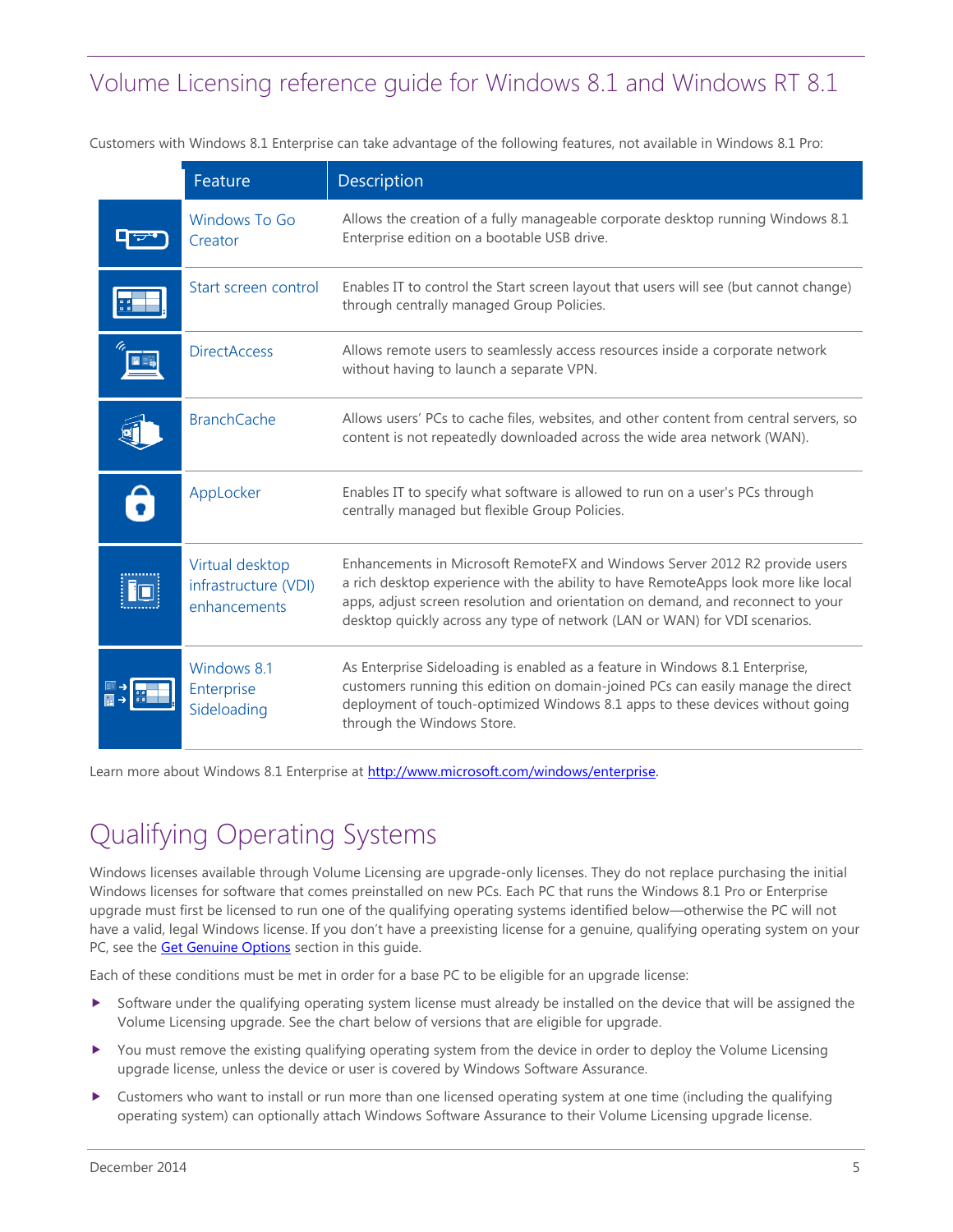### **Qualifying Operating Systems for the Windows 8.1 Pro or Enterprise Upgrade Through Volume Licensing:**

| Qualifying Operating Systems                 | <b>New Enterprise</b><br>Agreement (EA)/<br>Open Value<br>Company-wide<br>$(OV-CW)$ | Existing<br>EA/<br>OV-CW | Select/Select Plus<br>(All Except<br>Academic) | Open (All Except<br>Academic,<br>Charity, and<br>OV-CW) | Academic and<br>Charity |
|----------------------------------------------|-------------------------------------------------------------------------------------|--------------------------|------------------------------------------------|---------------------------------------------------------|-------------------------|
| Windows 8 and Windows 8.1 (32-bit or 64-bit) |                                                                                     |                          |                                                |                                                         |                         |
| Enterprise (N, K, KN)*                       | $\odot$                                                                             | $\odot$                  | $\odot$                                        | $\odot$                                                 | $\bigcirc$              |
| Pro (N, K, KN, diskless)*                    | $\bigcirc$                                                                          | $\bigcirc$               | $\bigcirc$                                     | $\odot$                                                 | $\bigcirc$              |
| Windows 8 and Windows 8.1                    |                                                                                     |                          |                                                |                                                         | $\bigcirc$              |
| Windows 8 and Windows 8.1 Single Language*   |                                                                                     |                          |                                                |                                                         | $\bigcirc$              |
| Windows 7 (32-bit or 64-bit)                 |                                                                                     |                          |                                                |                                                         |                         |
| Windows 7 Enterprise (N, K, KN)*             | $\bigcirc$                                                                          | $\bigcirc$               | $\bigcirc$                                     | $\bigcirc$                                              | $\bigcirc$              |
| Windows 7 Professional (N, K, KN, diskless)* | $\bigcirc$                                                                          | $\bigcirc$               | $\bigcirc$                                     | $\bigcirc$                                              | $\bigcirc$              |
| Windows 7 Ultimate                           | $\bigcirc$                                                                          | $\bigcirc$               | $\odot$                                        | $\bigcirc$                                              | $\bigcirc$              |
| Windows 7 Home Premium                       |                                                                                     |                          |                                                |                                                         | $\bigcirc$              |
| Windows 7 Home Basic*                        |                                                                                     |                          |                                                |                                                         | $\bigcirc$              |
| <b>Windows 7 Starter Edition</b>             |                                                                                     |                          |                                                |                                                         | $\odot$                 |
| Windows Vista (32-bit or 64-bit)             |                                                                                     |                          |                                                |                                                         |                         |
| Windows Vista Enterprise (N, K, KN)          | $\bigcirc$                                                                          |                          | $\bigcirc$                                     | $\bigcirc$                                              | $\bigcirc$              |
| Windows Vista Business (N, K, KN, Blade)     | $\bigcirc$                                                                          |                          | $\bigcirc$                                     | $\bigcirc$                                              | $\bigcirc$              |
| Windows Vista Ultimate                       | $\bigcirc$                                                                          |                          | $\bigcirc$                                     | $\bigcirc$                                              | $\odot$                 |
| Windows Vista Home Premium                   |                                                                                     |                          |                                                |                                                         | $\bigcirc$              |
| <b>Windows Vista Home Basic</b>              |                                                                                     |                          |                                                |                                                         | $\bigcirc$              |
| <b>Windows Starter Edition</b>               |                                                                                     |                          |                                                |                                                         | $\bigcirc$              |
| Windows XP (32-bit or 64-bit)                |                                                                                     |                          |                                                |                                                         |                         |
| Windows XP Professional (N, K, KN, Blade)    | $\bigcirc$                                                                          |                          | $\bigcirc$                                     | $\small \textcolor{blue}{\oslash}$                      | $\bigcirc$              |
| Windows XP Tablet Edition (N, K, KN, Blade)  | $\bigcirc$                                                                          |                          | $\bigcirc$                                     | $\bigcirc$                                              | $\bigcirc$              |
| Windows XP Pro N                             | $\bigcirc$                                                                          |                          | $\bigcirc$                                     | $\bigcirc$                                              | $\bigcirc$              |
| Windows XP Pro Blade PC                      | $\bigcirc$                                                                          |                          | $\bigcirc$                                     | $\bigcirc$                                              | $\bigcirc$              |
| Windows XP Home/Windows XP Starter           |                                                                                     |                          |                                                |                                                         | $\bigodot$              |
| <b>Windows 2000 Professional</b>             | $\bigcirc$                                                                          |                          | $\bigcirc$                                     | $\bigcirc$                                              | $\bigcirc$              |
| <b>Windows NT Workstation 4.0</b>            | $\bigcirc$                                                                          |                          | $\bigcirc$                                     | $\bigcirc$                                              | $\bigcirc$              |
| <b>Windows 98 (including 2nd Edition)</b>    | $\bigcirc$                                                                          |                          | $\bigcirc$                                     | $\bigcirc$                                              | $\bigcirc$              |
| <b>Apple Macintosh</b>                       | $\bigcirc$                                                                          |                          | $\bigcirc$                                     | $\bigcirc$                                              | $\bigcirc$              |

\*Windows 8.1 and Windows 8 Single Language, Windows 7 Home Basic, N, K, and KN are specialized editions available for certain markets. Diskless availability is limited to Windows 8.1 Pro and Windows 7 Professional.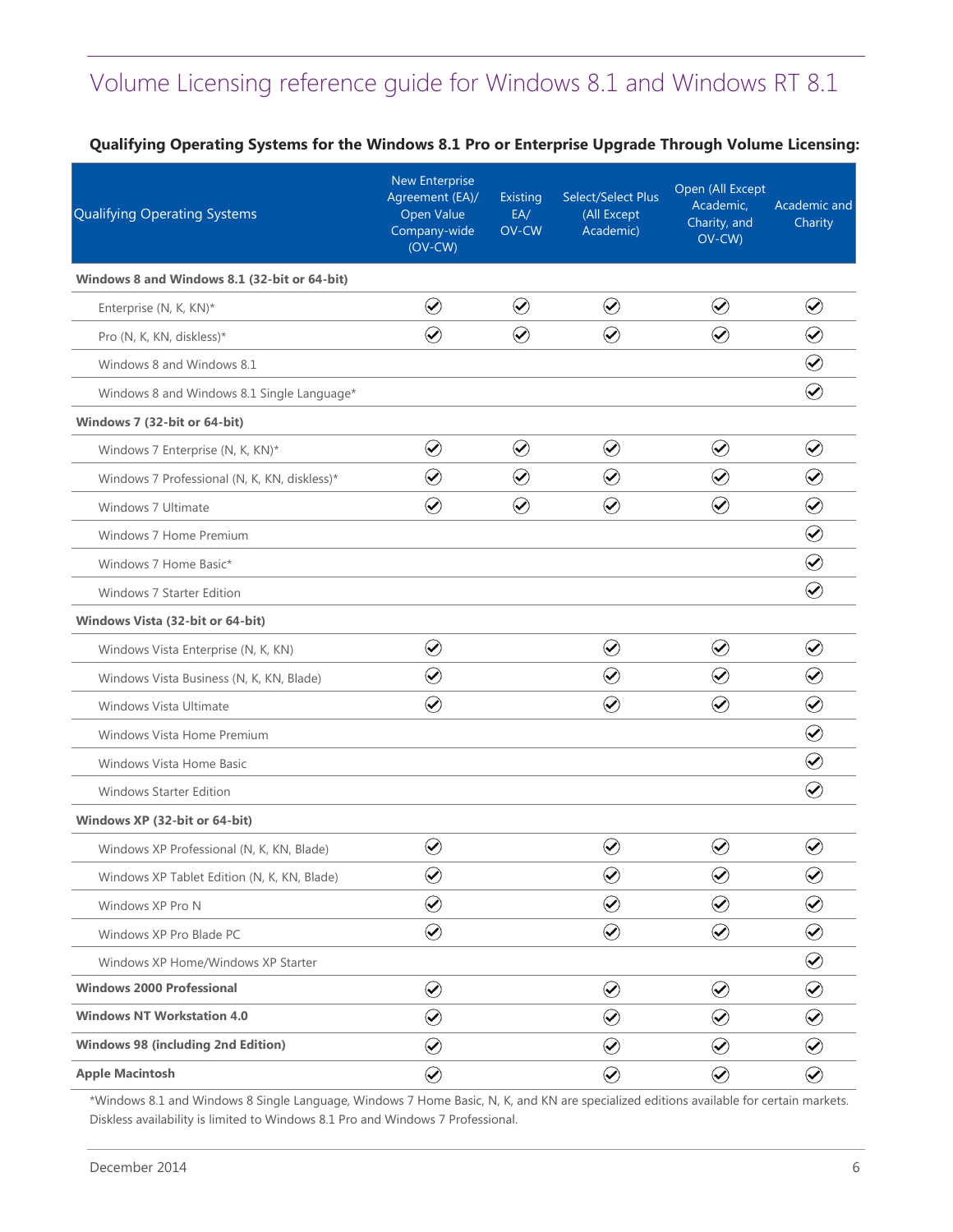### <span id="page-6-0"></span>Windows Software Assurance and Windows Virtual Desktop Access (VDA)

Windows Software Assurance includes a core set of benefits to help improve workforce productivity, streamline software deployment, and reduce costs. It also provides the greatest flexibility for how you use Windows because it includes access to enterprise offerings and use rights that are not available through other licensing programs. Windows Software Assurance is the path to supporting people's flexible work styles by providing access to Windows in a variety of ways across devices.

You can license Windows Software Assurance on a per device or per user basis. For devices or users that do not qualify for Windows Software Assurance, you can license Windows VDA for access to the benefits of Windows Software Assurance. With Windows Software Assurance and Windows VDA, you get flexible access to Windows Enterprise, plus a number of additional benefits.

Your options for acquiring Windows Software Assurance or Windows VDA are described below.

#### <span id="page-6-1"></span>**Licensing Windows Software Assurance and Windows VDA on a per Device Basis**

You can license Windows Software Assurance on a per device basis in the following ways:

- When purchasing a Windows 8.1 Enterprise Upgrade license through Volume Licensing, you can also acquire Software Assurance for that license.
- Software Assurance is automatically included in certain Volume Licensing programs such as Enterprise Agreement, Enterprise Subscription Agreement, Open Value, Open Value Subscription, and Enrollment for Education Solutions.

If you have devices that do not have or are not eligible for Windows Software Assurance (such as thin clients), you can access many of the benefits of Windows Software Assurance by licensing those devices with a Windows VDA subscription. See below for a comparison of device-based Windows Software Assurance and the Windows VDA subscription.



<span id="page-6-2"></span>*Comparing Windows Software Assurance and Windows VDA subscription.*

#### **Licensing Windows Software Assurance and Windows VDA on a per User Basis**

Traditionally, Windows Software Assurance and Windows VDA have been available for licensing only on a per device basis. Starting December 1, 2014, you can license Windows Software Assurance and Windows VDA on a per user basis. With per user licensing, you license an individual, instead of a device, and that individual receives use rights for any device. This puts your users at the center of your Windows licensing solution, gives you flexible options for how you deploy and access Windows across devices, and simplifies Windows licensing and management.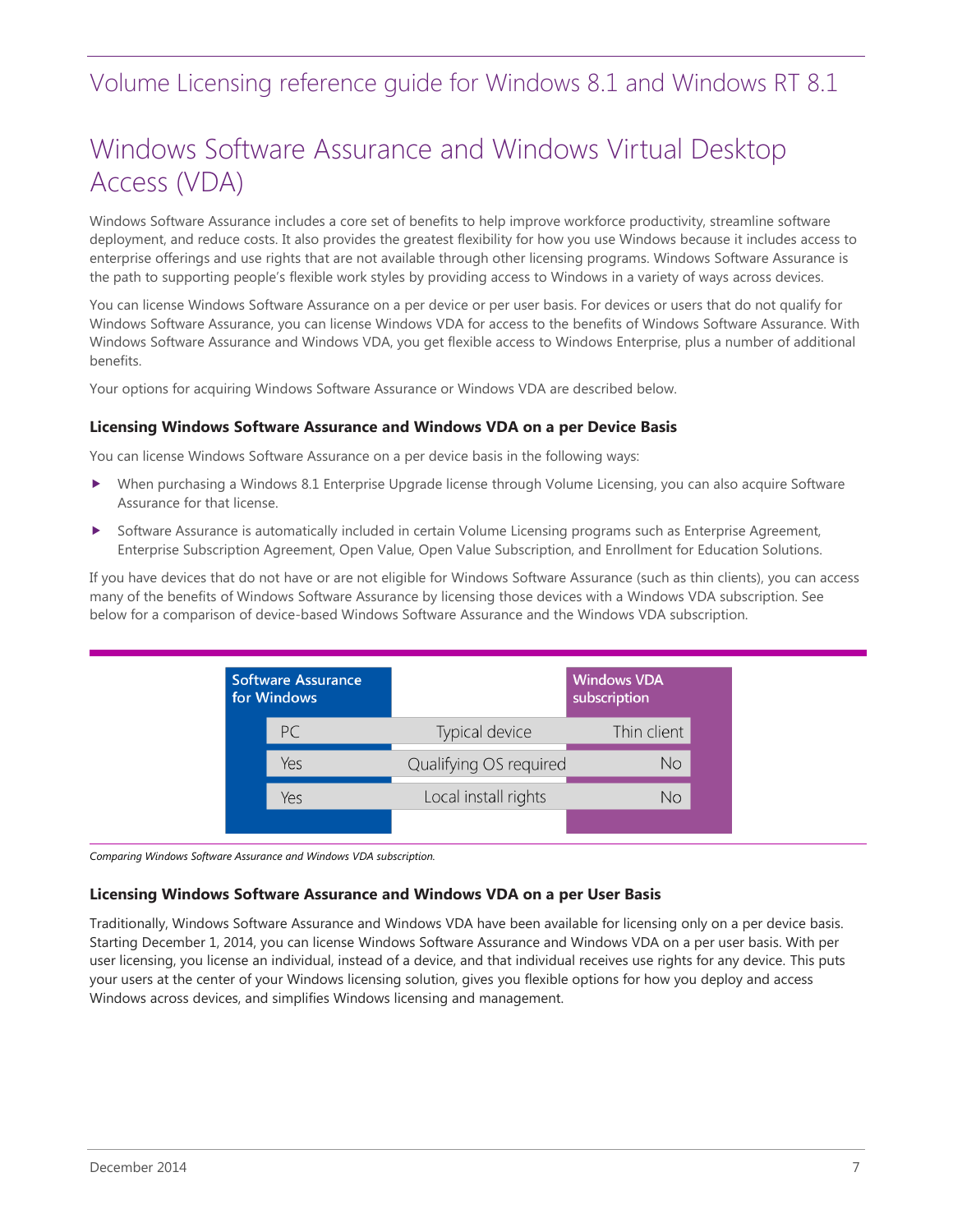

There are three different options for how you license access to Windows on a per user basis: **Windows Software Assurance per User**, **Windows VDA per User**, and **Windows Software Assurance per User Add-on**.

Here is a quick comparison of Windows Software Assurance per User, Windows VDA per User, and Windows per User Software Assurance Add-on:

**Note:** "Primary user's primary device" means the user is the primary user of a device AND that device is that user's primary work device.

|                                               | <b>Windows Software</b><br>Assurance per User   User                                             | <b>Windows VDA per</b>                                        | Windows Software Assurance per User<br>Add-on                                                   |                                                                               |
|-----------------------------------------------|--------------------------------------------------------------------------------------------------|---------------------------------------------------------------|-------------------------------------------------------------------------------------------------|-------------------------------------------------------------------------------|
|                                               |                                                                                                  |                                                               | When Added to<br><b>Windows Software</b><br>Assurance per Device                                | When Added to<br>Windows VDA per<br><b>Device</b>                             |
| Licensing<br>Requirements                     | Primary user's<br>primary device must<br>be licensed for<br>Windows 7/8/8.1 Pro<br>or Enterprise | No device<br>requirements; may be<br>assigned to any user     | Primary user's<br>primary device must<br>already be covered<br>by Windows<br>Software Assurance | Primary user's<br>primary device must<br>already be covered<br>by Windows VDA |
| License Model                                 | Per user; No device limits                                                                       |                                                               |                                                                                                 |                                                                               |
| Local Install of<br><b>Windows Enterprise</b> | On any Windows 7/8/8.1 Pro or Enterprise device or Windows tablet 10.1 inches or less            |                                                               |                                                                                                 |                                                                               |
| <b>VDI Access and</b><br><b>Windows To Go</b> | Any device                                                                                       |                                                               |                                                                                                 |                                                                               |
| <b>MDOP</b>                                   |                                                                                                  | Single MDOP subscription extends across all of user's devices |                                                                                                 |                                                                               |

Here's how to choose the right option:

#### **Windows Software Assurance per User**

Windows Software Assurance per User is the right option if ALL of the following apply:

- The user is the primary user of at least one device licensed for Windows 8/8.1 Pro or Enterprise, or Windows 7 Professional or Enterprise, *AND*
- The device is the user's primary work device, *AND*
- The device is not already covered by Windows Software Assurance or Windows VDA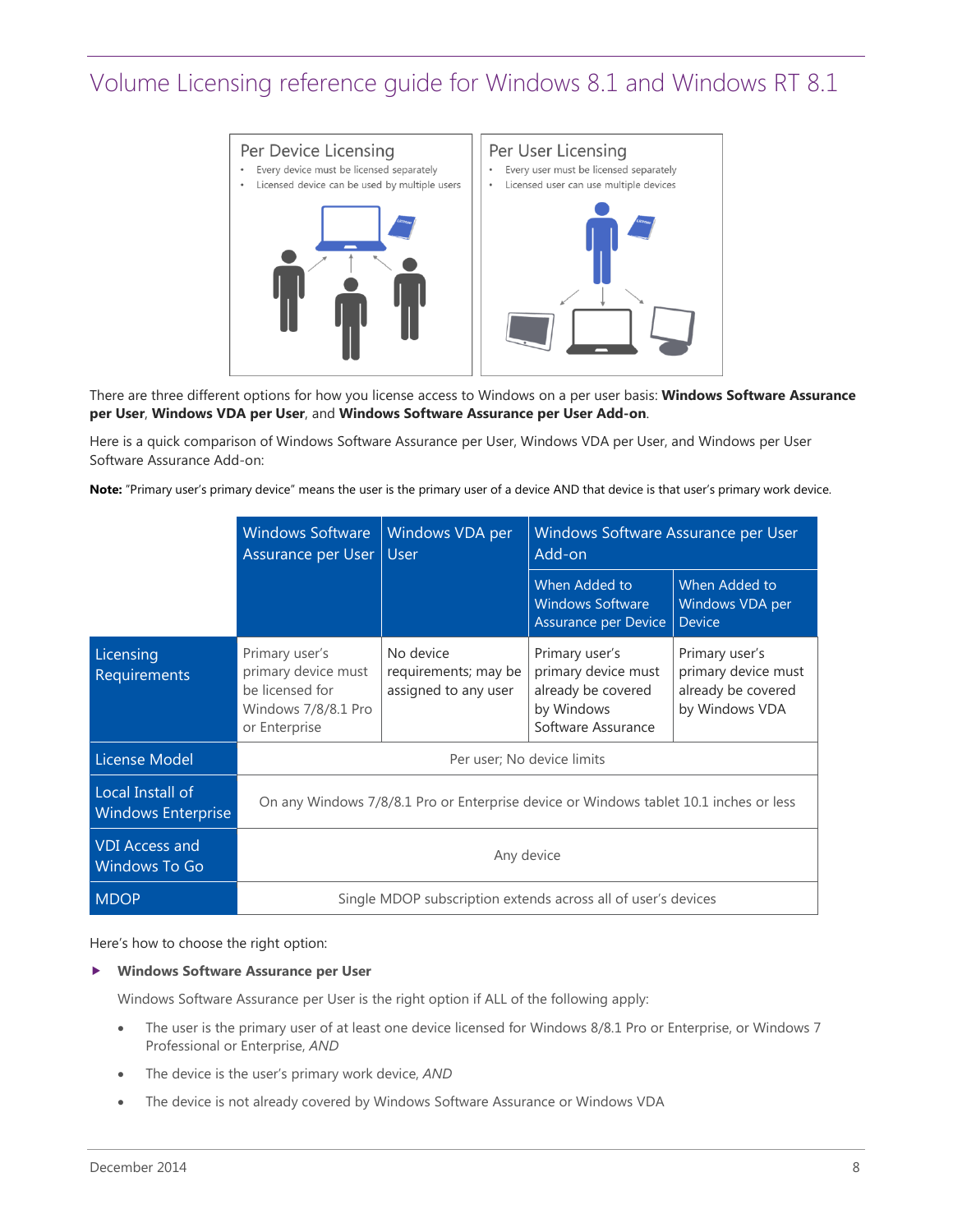#### **Windows VDA per User**

Windows VDA per User is the right option if either ONE of the following applies:

- The user is NOT the primary user of at least one device licensed for Windows 8/8.1 Pro or Enterprise, or Windows 7 Professional or Enterprise, *OR*
- The user uses a device licensed for Windows 8/8.1 Pro, or Enterprise or Windows 7 Professional or Enterprise, but that devices is the NOT user's primary work device

**Note:** Because there is no requirement that the user is the primary user of a primary device licensed for Windows 8/8.1 Pro or Enterprise, or Windows 7 Professional or Enterprise, Windows VDA per User is the least restrictive option. If you were to license every user with Windows VDA per User, every user would have access to Windows Enterprise without the need to track the operating system license(s) on the user's device(s) (except for devices on which you install the software locally).

#### **Windows Software Assurance per User Add-on**

Windows Software Assurance per User Add-on is the right option if either ONE of the following applies:

- The user is the primary user of a primary device with active Windows Software Assurance coverage, *OR*
- The user is the primary user of a primary device with active Windows VDA coverage

With the Windows Software Assurance per User Add-on, you get all of the benefits of Windows Software Assurance per User or Windows VDA per User at a price that recognizes your existing investment. When you license the primary user of a primary device that is already covered with Windows Software Assurance, the Windows Software Assurance per User Add-on grants the licensed user with all of the benefits of Windows Software Assurance per User. When you license the primary user of a primary device that is already covered with Windows VDA, the Windows Software Assurance per User Add-on grants the licensed user with all of the benefits of Windows VDA per User.

|                              | Underlying Device License:                 |                      |  |
|------------------------------|--------------------------------------------|----------------------|--|
|                              | <b>Windows Software Assurance</b>          | <b>Windows VDA</b>   |  |
| Add-on License               | Windows Software Assurance per User Add-on |                      |  |
| Use Rights Granted by Add-on | Windows Software Assurance per<br>User     | Windows VDA per User |  |

Use this flow chart to help you choose the right per user option: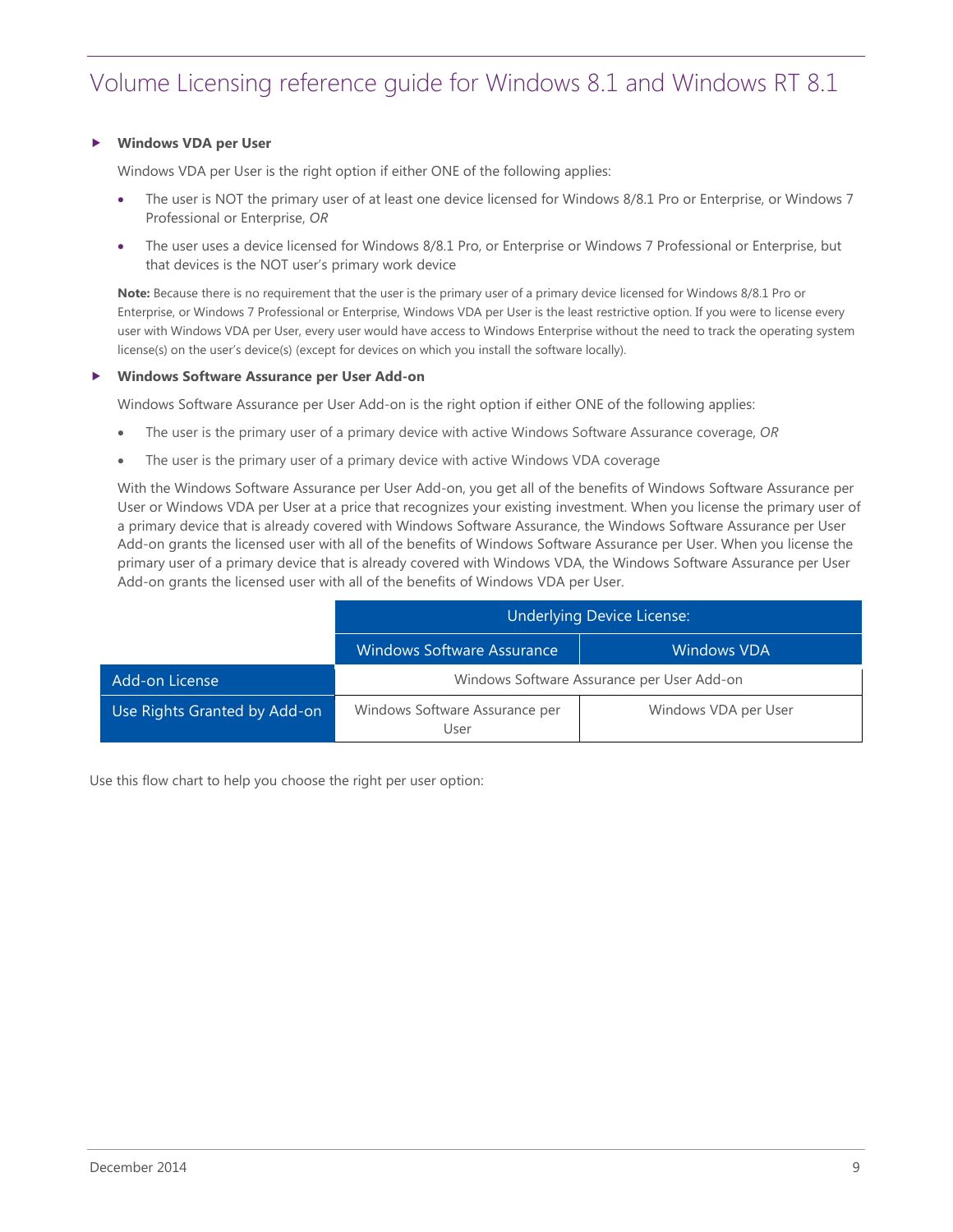

\*Adds Windows SA per User rights for the primary user of a device that is licensed with Windows SA and is the user's primary device; or Windows per User VDA rights for the primary user of a device licensed with Windows VDA and is the user's primary device.

### <span id="page-9-0"></span>**Access Rights to Windows Enterprise Through Windows Software Assurance and Windows VDA**

Likely the most valuable benefit you receive through Windows Software Assurance and Windows VDA is the flexible access to Windows Enterprise. The table below outlines those access rights. For full details of the access rights granted, refer to the Software Assurance Benefits section of the [Microsoft Volume Licensing Product Use Rights \(PUR\).](http://www.microsoft.com/licensing/products/products.aspx#PUR)

<span id="page-9-2"></span>

| <b>Access Rights to</b>                                                                     | Per User                                                                                                                                     |            | Per Device                                                                      |                                                                                     |
|---------------------------------------------------------------------------------------------|----------------------------------------------------------------------------------------------------------------------------------------------|------------|---------------------------------------------------------------------------------|-------------------------------------------------------------------------------------|
| <b>Windows Enterprise:</b>                                                                  | Software Assurance                                                                                                                           | <b>VDA</b> | Software Assurance                                                              | <b>VDA</b>                                                                          |
| <b>Local Install</b>                                                                        | Any device licensed for<br>Windows 7/8/8.1 Pro or Enterprise and any<br>Windows tablet with a diagonal screen size<br>of 10.1 inches or less |            | The licensed device<br>only                                                     | The licensed device<br>only if licensed for<br>Windows 7/8/8.1 Pro<br>or Enterprise |
| Remote Access through<br><b>Virtual Desktop</b><br>Infrastructure (VDI) or<br>Windows To Go | Any device                                                                                                                                   |            | Noncorporate devices while away from<br>the office (through Roaming Use Rights) |                                                                                     |

#### <span id="page-9-1"></span>**Perpetual Use Rights for Windows Enterprise**

Because per device Windows Software Assurance is attached to the Windows Enterprise upgrade, the use rights for the Windows Enterprise are perpetual for the licensed device even after Software Assurance coverage ends (unless the Windows Enterprise upgrade is acquired under a subscription license). The same applies to the Windows Software Assurance per User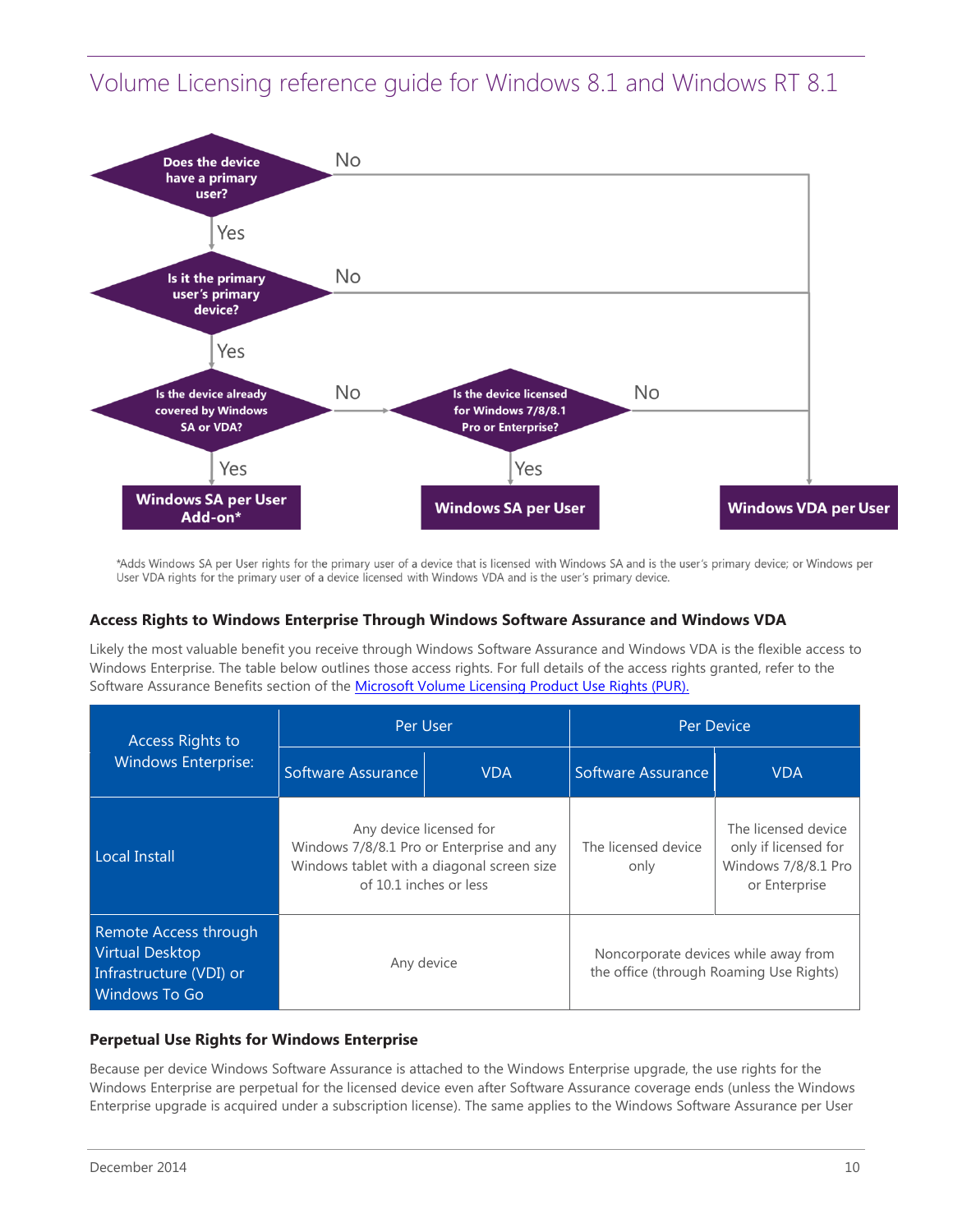Add-on, because there is underlying Windows Software Assurance coverage for the user's primary device. You may also move your Windows Enterprise upgrade license to a new device while your Software Assurance coverage is active.

Windows Software Assurance per User does not have an underlying Windows Enterprise upgrade license with Software Assurance, therefore perpetual use rights are not granted.

#### <span id="page-10-0"></span>**Benefits of Windows Software Assurance**

Whether you license Windows Software Assurance or Windows VDA on a per device or per user basis, you receive a number of benefits specific to Windows. See below for an overview of the benefits.

**Note:** "Licensed device" refers to any device covered by either Windows Software Assurance or a Windows VDA on a per device basis. "Licensed user" refers to any user covered by either Windows Software Assurance or a Windows VDA on a per user basis.

|                                | <b>Benefit</b>                                             | Description                                                                                                                                                                                                                                                                                                                                                                                                          |
|--------------------------------|------------------------------------------------------------|----------------------------------------------------------------------------------------------------------------------------------------------------------------------------------------------------------------------------------------------------------------------------------------------------------------------------------------------------------------------------------------------------------------------|
|                                | <b>New Version</b><br><b>Rights</b>                        | With New Version Rights, you have access to new releases of Windows on any licensed device<br>or by any licensed user as soon as they are released for no additional cost.                                                                                                                                                                                                                                           |
|                                | <b>Microsoft</b><br>Desktop<br>Optimization<br>Pack (MDOP) | MDOP is an optional subscription add-on that enables businesses to virtualize the operating<br>system applications and the user experience, manage Windows features, and restore user<br>productivity after a system issue.<br>See the <b>Microsoft Desktop Optimization Pack</b> section below for more details.                                                                                                    |
| Access to Enterprise Offerings | Windows<br>Thin PC                                         | Windows Thin PC is a smaller footprint version of Windows 7 that enables organizations to<br>repurpose existing PCs as thin clients, thereby reducing the need for new thin client hardware.<br>This benefit applies only to devices or users licensed with Software Assurance for Windows<br>(and not VDA).                                                                                                         |
| Flexible Use Rights            | Windows<br>Virtual<br>Desktop<br>Access (VDA)<br>Rights    | Access Windows in a variety of ways across devices.<br>Windows VDA Rights enable users to access virtual instances of Windows in a variety of user<br>scenarios.<br>See the <b>table</b> above for more details.                                                                                                                                                                                                     |
|                                | <b>Windows To</b><br>Go Use<br><b>Rights</b>               | Travel light without sacrificing productivity by using Windows To Go.<br>Windows To Go is a fully manageable corporate desktop running Windows 8.1 Enterprise<br>edition on a bootable USB stick. This use right allows Windows To Go to be run on any<br>licensed device or by any licensed user.<br>See the <b>Windows To Go</b> section below for more details.                                                   |
|                                | Roaming Use<br>Rights                                      | Enable work from home and on the road scenarios through Roaming Use Rights.<br>Roaming Use Rights allow the licensed user or the primary user of any licensed device to<br>access a virtual instance of Windows running in the virtual desktop infrastructure (VDI) data<br>center or Windows To Go from noncorporate devices, such as personally owned or hotel<br>business center PCs, while away from the office. |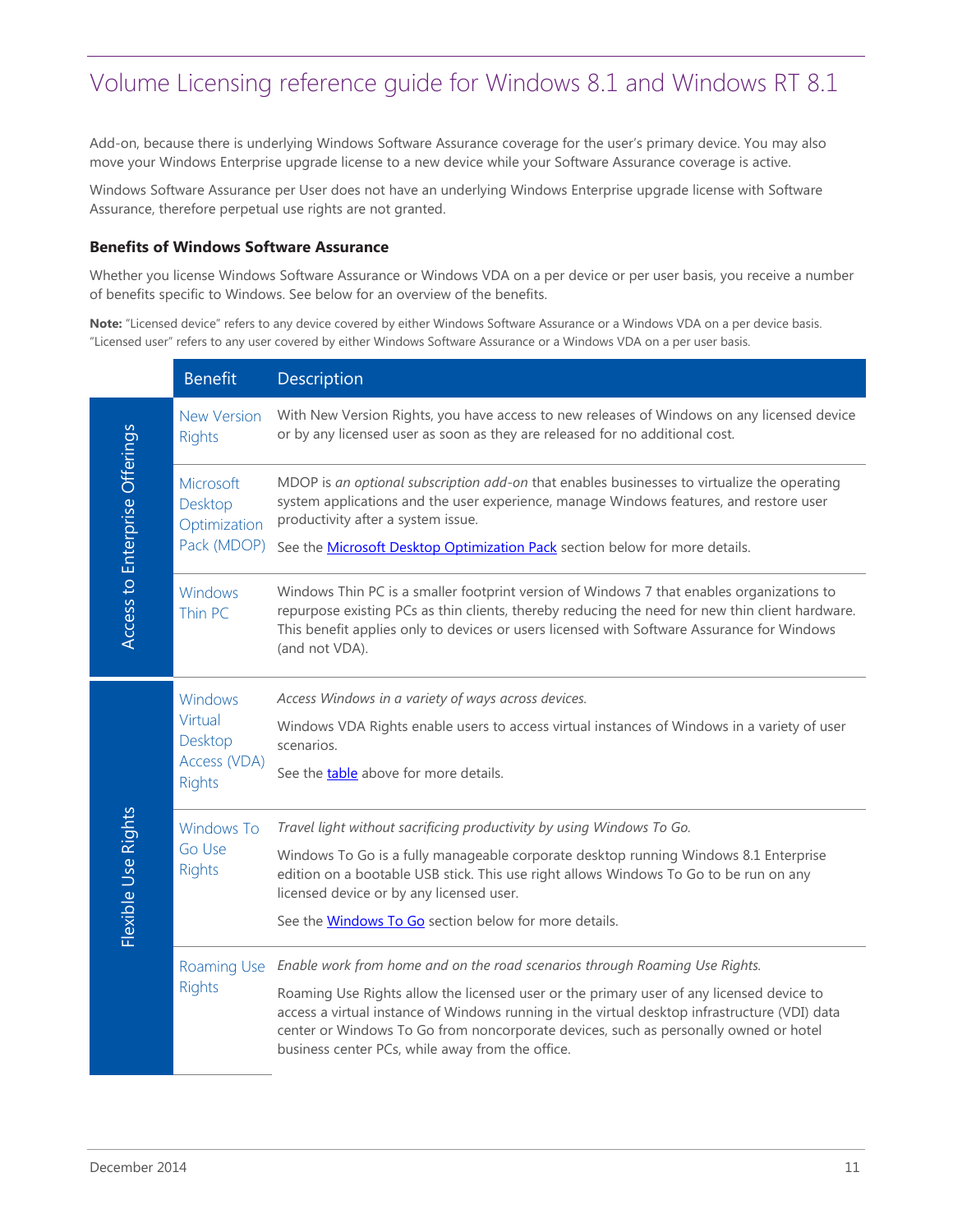**Note:** Roaming Use Rights apply only to Windows Software Assurance and Windows VDA when licensed per device. Windows Software Assurance per User and Windows VDA per User licenses grant the same rights, but from any device, anywhere.

| <b>Windows RT</b><br>Companion<br><b>VDA Rights</b> | Extend productivity to Windows RT tablets with Virtual Desktop Access.<br>Windows RT Companion VDA Rights allow the primary user of a licensed device rights to<br>access a corporate desktop through a VDI from a corporate-owned companion Windows 8.1<br>RT or Windows RT device with no additional Windows license required. |
|-----------------------------------------------------|----------------------------------------------------------------------------------------------------------------------------------------------------------------------------------------------------------------------------------------------------------------------------------------------------------------------------------|
| Windows 8.1<br>Enterprise<br>Sideloading            | Deploy custom Windows 8.1 apps directly to corporate devices without using the Windows Store.<br>Receive the necessary use rights required to enable deployment of touch-optimized Windows<br>8.1 apps directly to devices within an organization instead of having to install through the<br>public Windows Store.              |
|                                                     | See the Windows 8.1 Enterprise Sideloading section below for more details.                                                                                                                                                                                                                                                       |

With Windows Software Assurance or Windows VDA, you also have access to the following benefits:

- **Extended Hotfix Support:** Provides specific product fixes on a per customer incident basis, beyond the standard product support.
- **24x7 Problem Resolution Support:** Provides around-the-clock phone and web incident support for Microsoft server and desktop products.
- **Enterprise Source Licensing Program:** Provides access to Windows source code for internal development and support.
- **E-Learning:** Offers self-paced interactive training designed for end users and IT professionals; delivered over the Internet or an intranet.
- **Training Vouchers:** Provides in-depth technical classroom training for IT professionals and developers.
- **Spread Payments:** Payment for license and Software Assurance may be spread across three equal, annual sums.

#### **Notes:**

- The rights above apply only to Windows, and license requirements for other software still apply.
- Benefit eligibility varies by Volume Licensing program and products. Refer to th[e Microsoft Volume Licensing Product List](http://www.microsoft.com/licensing/about-licensing/product-licensing.aspx#tab=2) to verify eligibility by program and products.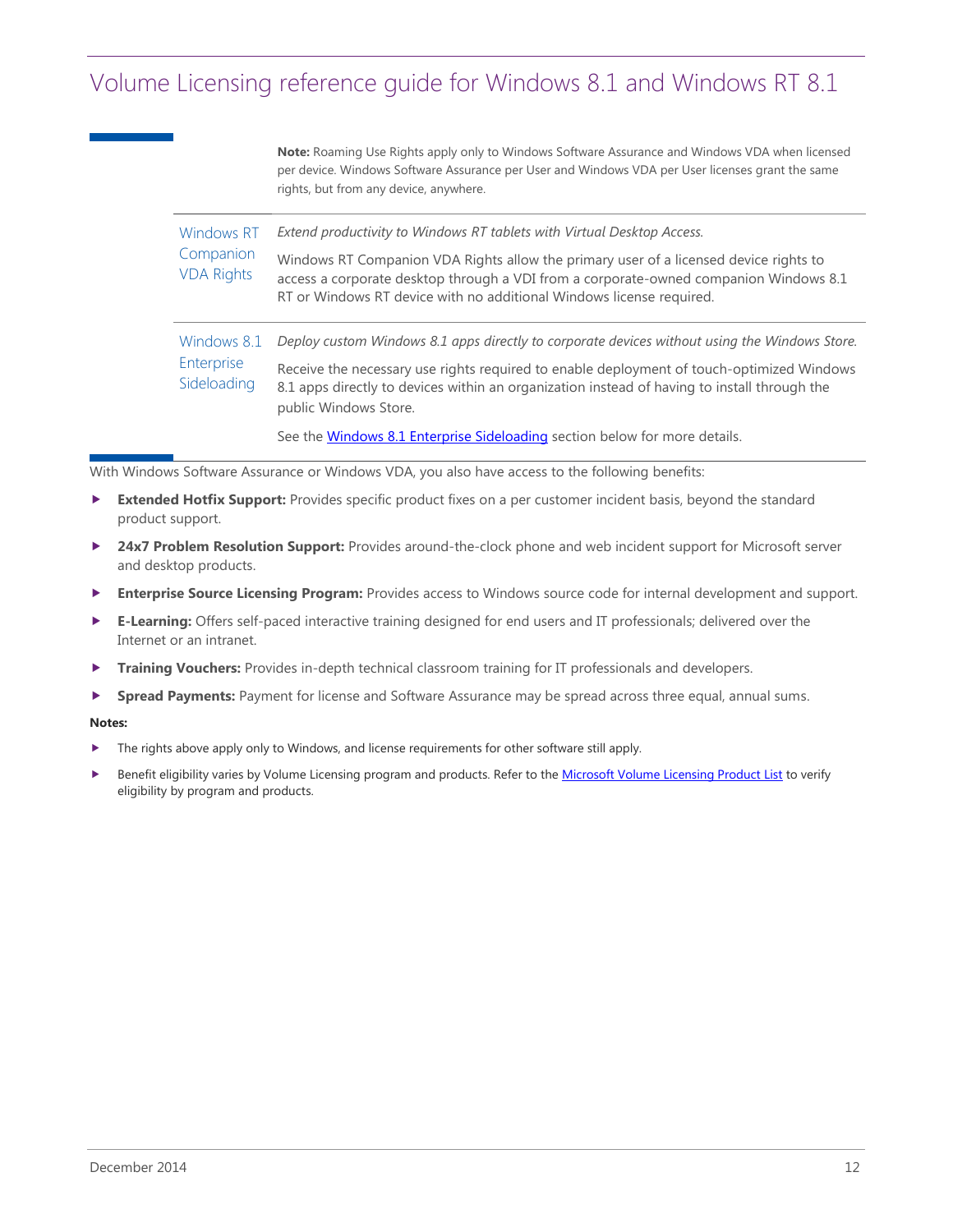# <span id="page-12-1"></span><span id="page-12-0"></span>Microsoft Desktop Optimization Pack

Microsoft Desktop Optimization Pack (MDOP) is a suite of technologies that helps enterprise customers take advantage of desktop virtualization, better manage Windows devices, and deliver advanced system restore capabilities. It is available to Windows Software Assurance and Windows VDA customers as an add-on subscription license.

If you license Windows Software Assurance or Windows VDA on a per device basis, then your MDOP subscription is also licensed on a per device basis, so it covers that specific device. If you license Windows Software Assurance or Windows VDA on a per user basis or you have the Windows per User Add-on, then your MDOP subscription is also licensed on a per user basis, so it covers all of the licensed user's devices. Likewise, if you attach MDOP to a device and the primary user of the device is covered by Windows Software Assurance per User or Windows VDA per User, all of that user's devices are covered for MDOP. You can access MDOP and any additions for as long as your MDOP subscription is active.

The MDOP suite includes the following technologies:

|                | Technology                                                                | Description                                                                                                                                                                                                                                                                                         |
|----------------|---------------------------------------------------------------------------|-----------------------------------------------------------------------------------------------------------------------------------------------------------------------------------------------------------------------------------------------------------------------------------------------------|
|                | Microsoft User Experience<br>Virtualization<br>$(UE-V)$                   | Deliver a user's personal Windows experience across many devices, enabling<br>them to change their device and keep their experience, using an enterprise-<br>scale user state virtualization solution that is simple for IT to deploy and that<br>easily integrates with existing management tools. |
| Virtualize     | <b>Microsoft Application</b><br>Virtualization<br>$(App-V)$               | Microsoft Application Virtualization (App-V) helps organizations provide their<br>end users with access to virtually any application, anywhere, without installing<br>applications directly on their computers.                                                                                     |
|                | <b>Microsoft Enterprise</b><br><b>Desktop Virtualization</b><br>$(MED-V)$ | Microsoft Enterprise Desktop Virtualization (MED-V) helps enterprises upgrade<br>to Windows 8.1 even when some applications are not yet compatible.                                                                                                                                                 |
|                | <b>Microsoft Advanced</b><br><b>Group Policy</b><br>Management<br>(AGPM)  | Microsoft Advanced Group Policy Management (AGPM) extends the<br>capabilities of the Group Policy to provide comprehensive change control and<br>improved management for Group Policy Objects.                                                                                                      |
| Manage         | Microsoft BitLocker<br>Administration and<br>Monitoring<br>(MBAM)         | Microsoft BitLocker Administration and Monitoring (MBAM) simplifies<br>BitLocker management through centralized deployment, key management and<br>recovery, provisioning, and reporting of encryption status for devices across<br>the enterprise.                                                  |
| <b>Restore</b> | Microsoft Diagnostics and<br><b>Recovery Toolset</b><br>(DaRT)            | Reduce downtime and accelerate desktop repair, recovery, and<br>troubleshooting of unbootable Windows-based systems with intuitive repair<br>and recovery tools.                                                                                                                                    |

Learn more about MDOP a[t http://www.microsoft.com/windows/enterprise/products/mdop.aspx.](http://www.microsoft.com/windows/enterprise/products/mdop.aspx)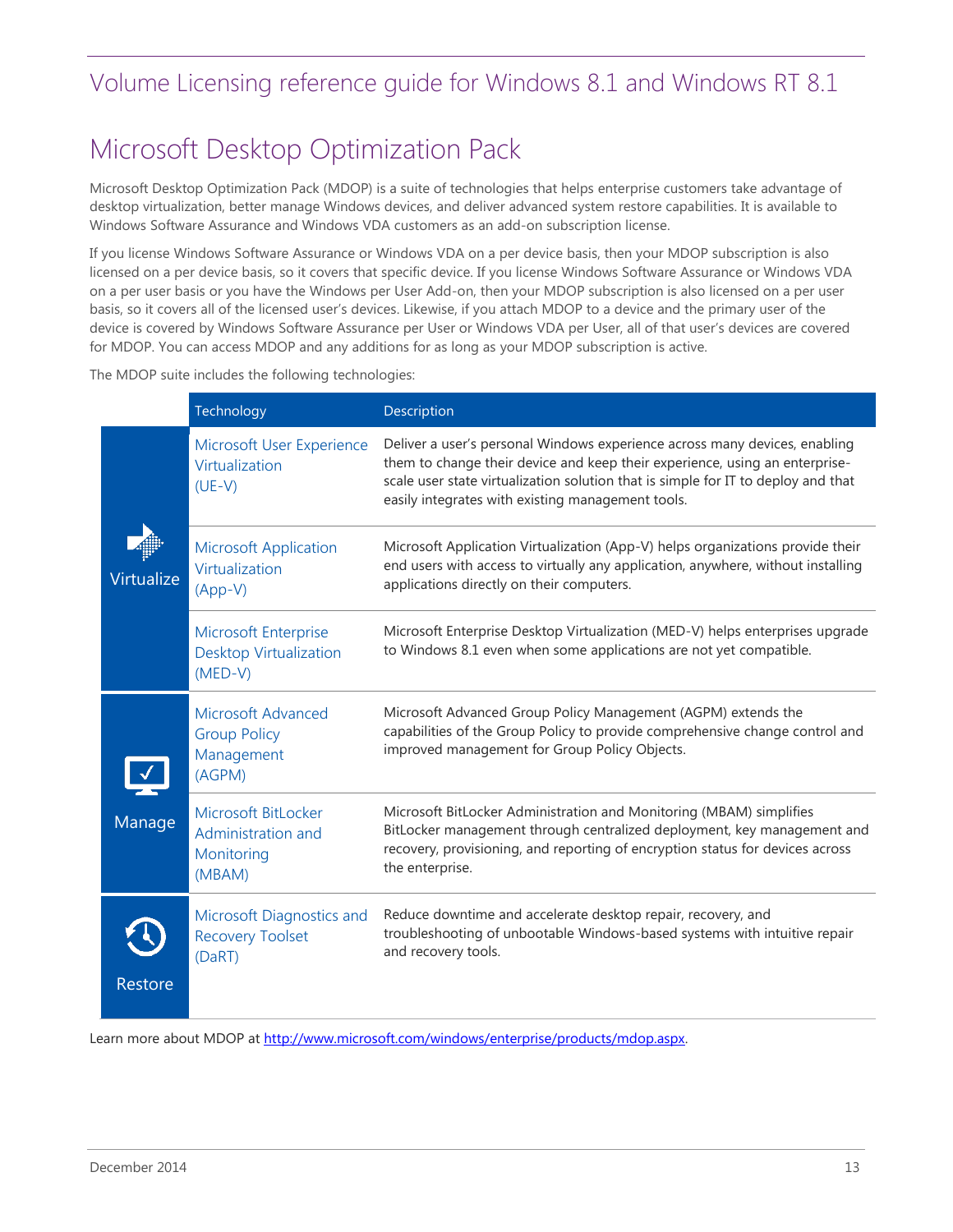# <span id="page-13-0"></span>Windows To Go Rights

By using Windows To Go, users can travel light without sacrificing productivity, organizations can enable new "Bring Your Own PC" scenarios, and contingent staff can get up and running faster with more security.

Windows To Go enables IT administrators to provide users with a corporate Windows image that can include line-of-business apps, settings, and corporate data on a compatible USB storage device. Users can boot and operate Windows To Go from any supported corporate or personal PC (Windows 7, Windows 8, or Windows 8.1 logo-certified) and continue to get a rich and consistent Windows 8.1 experience.

#### $\Box \rightarrowtail$ Windows To Go Rights

- Any supported device covered by either Windows Software Assurance or Windows VDA subscription is licensed to run Windows To Go.
- The primary user of any device licensed at work with Windows Software Assurance or Windows VDA can run Windows To Go while at home or on the road from a supported noncorporate PC (for example, personally owned or hotel business center) under Roaming Use Rights.
- A user licensed with Windows Software Assurance per User or Windows VDA per User is licensed to run Windows To Go for their exclusive use on any supported device.

Note: Windows To Go requires volume activation, either by using the [Key Management Service](http://www.technet.com/volumeactivation) (KMS) server in your organization or by using [Active Directory](http://technet.microsoft.com/en-us/library/hh852637.aspx)-based volume activation. See the **Volume Activation** section below for more details.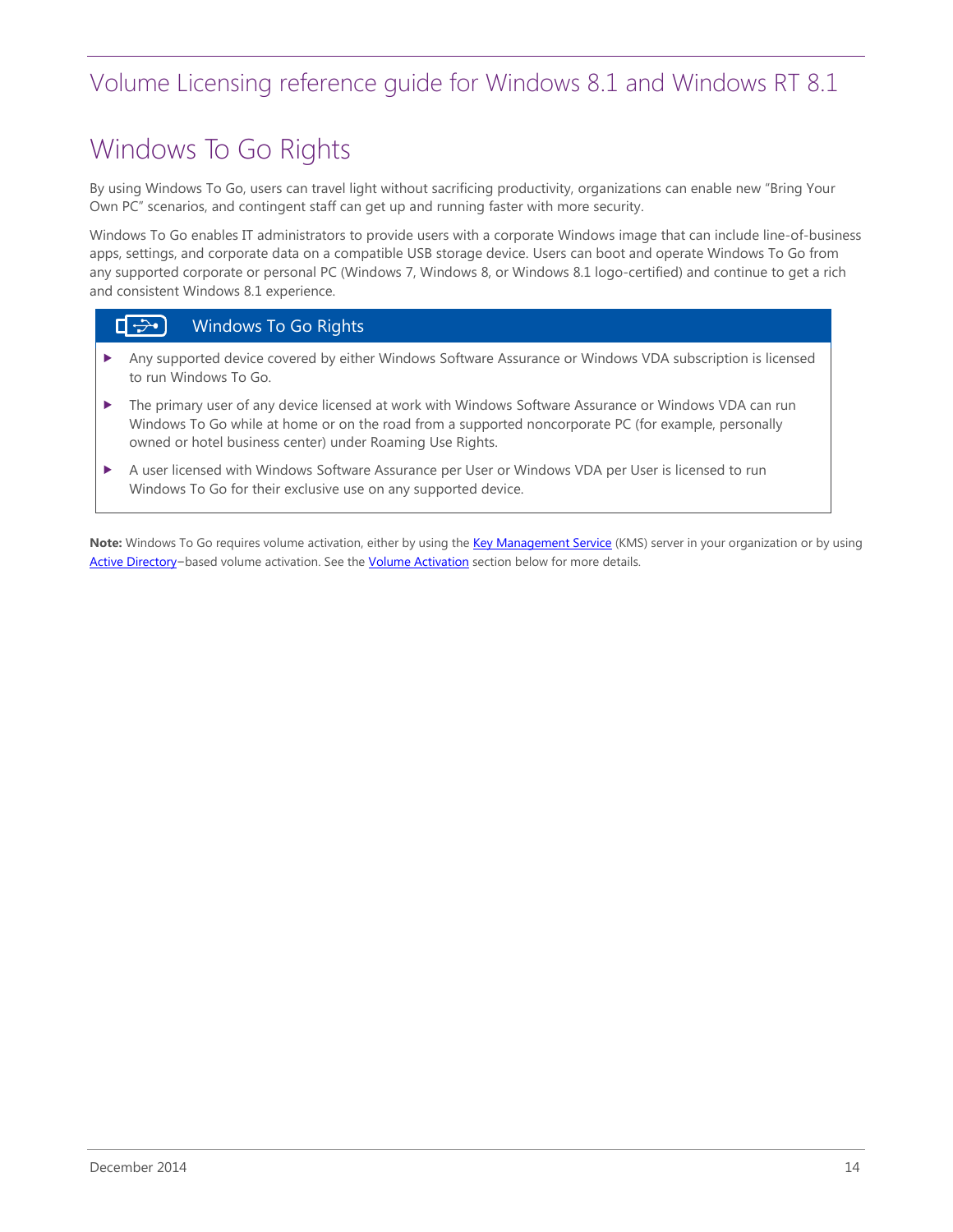# <span id="page-14-0"></span>Windows 8.1 Enterprise Sideloading

For Windows 8.1, desktop apps can continue to be deployed as they always have been. For new touch-optimized Windows 8.1 apps, the Windows Store is a great way to install these apps to business customers. Medium- or enterprise-size customers who typically deploy apps at broader scale might want to also distribute new Windows 8.1 apps directly to devices within their organization. For example, this direct deployment option makes sense for custom developed line-of-business apps or enterprise software purchased directly from an ISV.

Customers can enable their devices running Windows 8.1 Enterprise, Windows 8.1 Pro, or Windows RT 8.1 for direct deployment of custom-developed, line-of-business Windows 8.1 apps outside of the Windows Store through Enterprise Sideloading.

- Windows 8.1 Enterprise edition has features built in that enable Enterprise Sideloading, allowing customers running this edition on domain-joined PCs to easily manage the deployment of trusted Windows 8.1 apps through a policy setting (refer to this **TechNet article** to learn more about policy settings for Enterprise Sideloading).
- Customers will also be able to enable Enterprise Sideloading of trusted Windows 8.1 apps on Windows RT 8.1, Windows 8.1 Pro, or Windows 8.1 Enterprise devices that are not domain-joined by using a Volume Licensing Multiple Activation Key (MAK) in addition to the policy setting referenced above. To learn more about using MAK, see the Volume [Activation](#page-16-0) section below.



Customers with Windows Software Assurance or Windows VDA subscriptions in the following Volume Licensing programs will be granted Enterprise Sideloading rights and provided with the MAKs as a Software Assurance benefit at no additional cost. Product keys for Enterprise Sideloading will be made available through the Volume Licensing Service Center (VLSC).

- **Enterprise Agreement with Windows**
- **Enterprise Subscription Agreement with Windows**
- Enrollment for Education Solutions with Windows (under a Campus and School Agreement)
- School Enrollment with Windows
- Select and Select Plus with Software Assurance for Windows

Other customers who want to deploy custom line-of-business Windows 8.1 apps can purchase Enterprise Sideloading licenses and MAKs through Volume Licensing. These purchased licenses include Enterprise Sideloading rights for Windows 8 along with Windows 8.1. Enterprise Sideloading licenses will be available for purchase in the following programs and will also be made available through the VLSC:

- Select and Select Plus
- Open License
- Microsoft Products and Services Agreement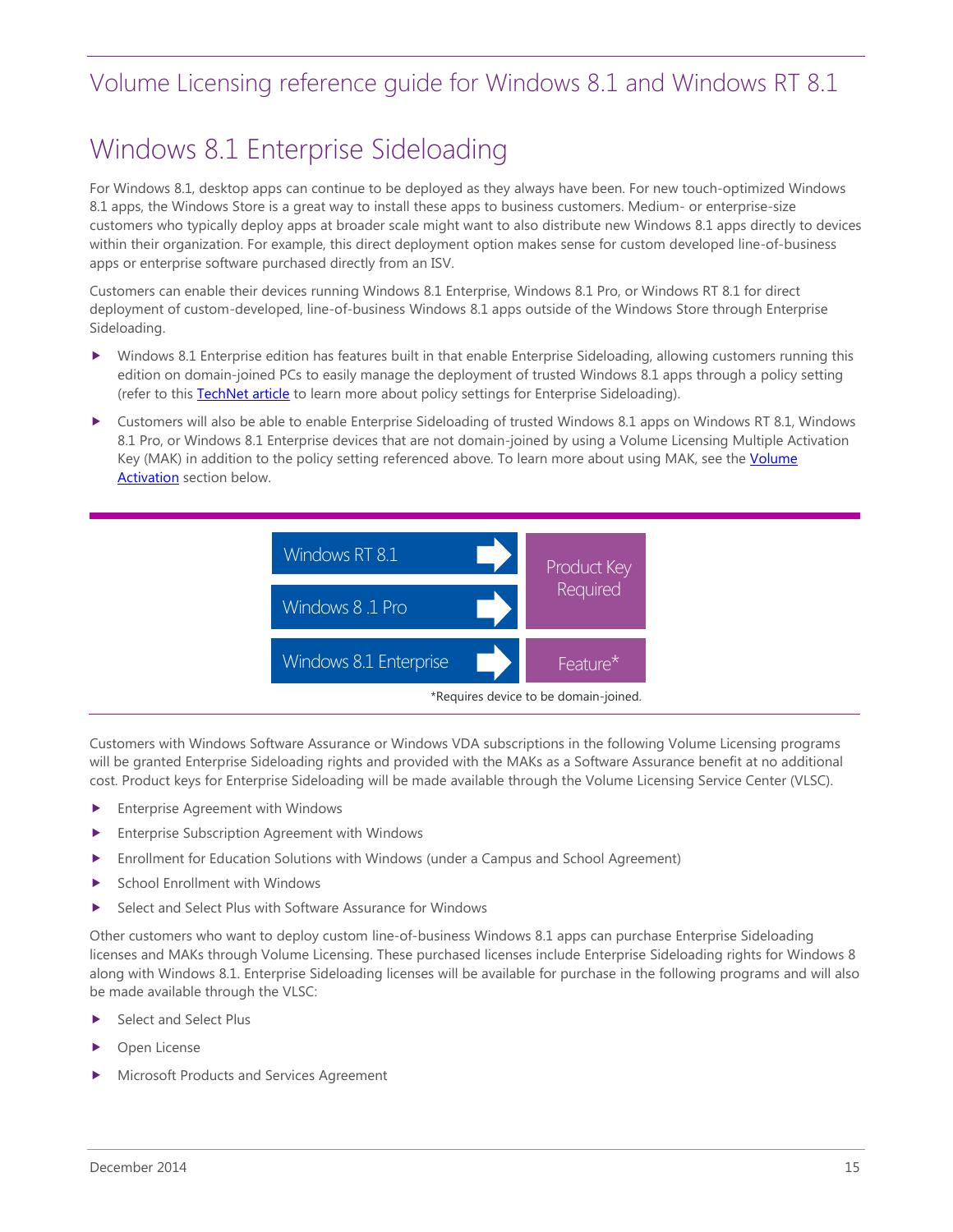# <span id="page-15-0"></span>Windows 8.1 Downgrade Rights

Your rights to use prior versions of Windows in place of Windows 8.1 ("downgrade rights") depend on how the license was acquired.



OEM downgrade rights are limited to the equivalent edition for Windows 7 and Windows Vista.

Volume Licensing downgrade rights provide greatest flexibility, with downgrades to any prior version.

#### **Notes:**

- Downgrade rights are included in licenses obtained through OEM Preinstall or Volume Licensing and do not apply to retail copies of Windows.
- OEM downgrade rights apply to Windows 8.1 Pro and allow downgrading to Windows 7 Professional or Windows Vista Business.

|                               | <b>OEM Preinstall</b> | <b>Volume Licensing</b> |                                   |  |
|-------------------------------|-----------------------|-------------------------|-----------------------------------|--|
| Version Downgrade to          | Windows 8.1 Pro       | Windows 8.1 Pro Upgrade | Windows 8.1 Enterprise<br>Upgrade |  |
| Windows 8 Enterprise          |                       |                         |                                   |  |
| Windows 8 Pro                 |                       |                         | ✅                                 |  |
| Windows 7 Enterprise          |                       |                         | $\checkmark$                      |  |
| Windows 7 Professional        |                       |                         | $\checkmark$                      |  |
| Windows Vista Enterprise      |                       |                         | ✅                                 |  |
| <b>Windows Vista Business</b> |                       |                         | $\checkmark$                      |  |
| Windows XP Pro                |                       |                         |                                   |  |
| Windows 2000 Professional     |                       | $\checkmark$            |                                   |  |
| Windows 95/98/NT              |                       |                         |                                   |  |

This means that PCs purchased with Windows 8.1 Pro preinstalled by an OEM will have the option to downgrade to either Windows 7 Professional or Windows Vista Business. For circumstances requiring Windows XP or other prior versions, the rights to downgrade to these versions are only available through Volume Licensing, not the OEM preinstall license.

#### **Notes:**

- **There are no downgrade rights to Windows 7 Ultimate.**
- Support fo[r Windows XP](http://www.microsoft.com/windows/enterprise) ended April 8, 2014.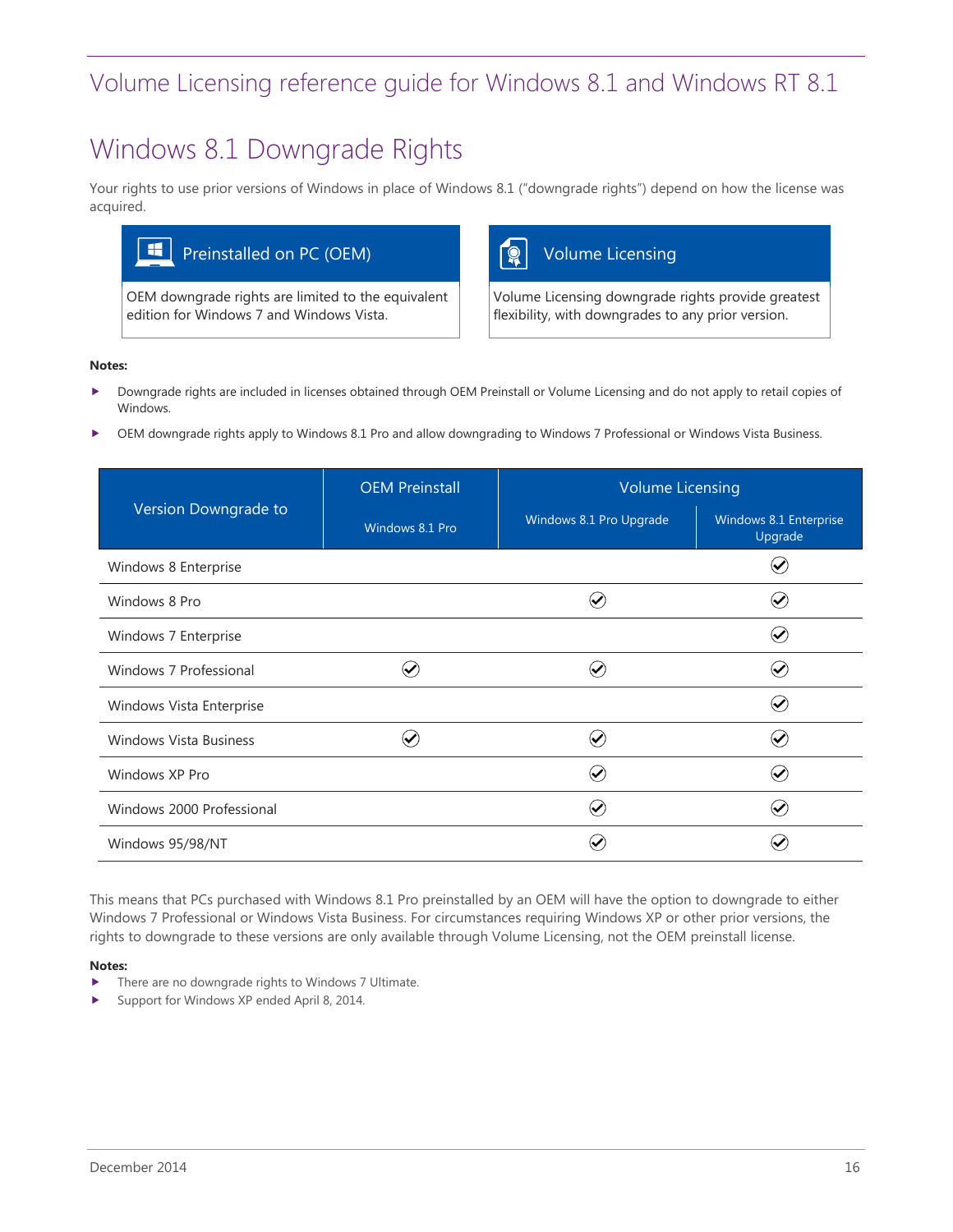# <span id="page-16-0"></span>Volume Activation

Windows product activation is a set of technologies that enables customers to confirm that their copy of Windows is properly licensed. Product activation is required for all editions of Windows 8.1.

Volume Activation applies to computers that are covered under a Volume Licensing program and allows enterprise customers to automate the activation process, making it transparent to users. It is used strictly as a tool for activation, and it is not tied to license invoicing or billing.

#### <span id="page-16-1"></span>**Activation Through Key Management Service and Multiple Activation Key**

Key Management Service (KMS) allows organizations to activate computers within customer environment through an internally hosted service (KMS), and Multiple Activation Key (MAK) activates computers on a one-time basis by using the hosted activation services provided by Microsoft. Customers can use either or both key types to activate computers in their environments.

#### <span id="page-16-2"></span>**Activation Through Microsoft Active Directory**

During Active Directory–based activation, any Windows 8.1 or Windows Server 2012 R2 computers connected to the domain will activate automatically and transparently during computer setup. These clients stay activated as long as they remain members of the domain and maintain periodic contact with a domain controller.

Learn more about volume activation at http://www.technet.com/volumeactivation.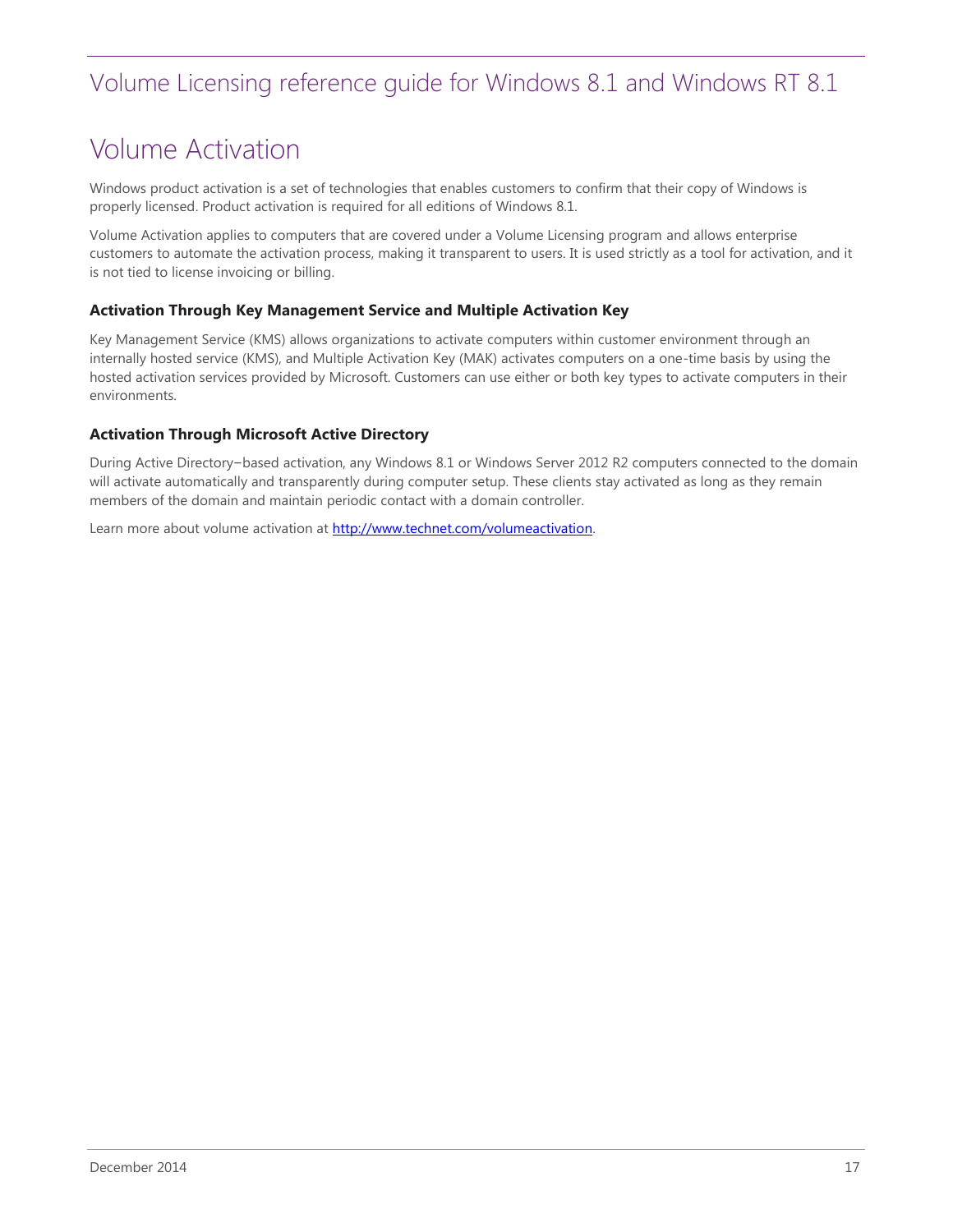# <span id="page-17-1"></span><span id="page-17-0"></span>Get Genuine Options

Windows upgrade licenses are designed to upgrade previously acquired qualified operating system licenses. The best and most cost-effective way to acquire full Windows licenses is through preinstalled licenses on a new PC. However, if you discover counterfeit software or have applied a Volume Licensing Windows upgrade license without a qualified base operating system on your computers, there are solutions available through Volume Licensing that can help remedy this noncompliant situation.

To purchase the correct Windows 8.1 Pro licenses through Volume Licensing, the Get Genuine Windows Agreement (GGWA) has two options: GGWA for Small and Medium Organizations and GGWA for Large Organizations. Academic customers can purchase Windows 8.1 licenses via GGWA for Academic Organizations.

|                    | <b>GGWA for Small and</b><br><b>Medium Organizations</b>                                                                                                                                                                                                                                 | <b>GGWA for Large Organizations</b>                                                                                                                                                                                                                                                                                                      | <b>GGWA for Academic</b><br>Organizations                                                                                                                                                                                                                                                                                  |  |  |
|--------------------|------------------------------------------------------------------------------------------------------------------------------------------------------------------------------------------------------------------------------------------------------------------------------------------|------------------------------------------------------------------------------------------------------------------------------------------------------------------------------------------------------------------------------------------------------------------------------------------------------------------------------------------|----------------------------------------------------------------------------------------------------------------------------------------------------------------------------------------------------------------------------------------------------------------------------------------------------------------------------|--|--|
| Target<br>Audience | Customers with five or more<br>PCs needing Windows<br>licensing                                                                                                                                                                                                                          | Customers with a large installed<br>base of PCs needing Windows<br>licensing                                                                                                                                                                                                                                                             | Academic customers with five or<br>more PCs needing Windows<br>licensing                                                                                                                                                                                                                                                   |  |  |
| Order<br>Quantity  | Minimum five licenses<br>(reorders allowed through the<br>agreement term of two years)                                                                                                                                                                                                   | Minimum five licenses                                                                                                                                                                                                                                                                                                                    | Minimum five licenses                                                                                                                                                                                                                                                                                                      |  |  |
| Details            | Sold through Microsoft<br>▶<br><b>Resellers</b><br>Non-signed commitment<br>▶<br>to buy legal going forward<br>No transferability of<br>▶<br>license<br>Volume Licensing<br>▶<br>downgrade rights<br>available<br>Support is available for<br>▶<br>purchase from a Microsoft<br>Reseller | Sold through Microsoft<br>▶<br>Licensing Solutions Provider or<br>direct from Microsoft<br>Pre-signed agreement that<br>▶<br>includes an audit clause<br>Commitment that future<br>▶<br>Windows software acquisitions<br>will contain legal software<br>Placement of a one-time-only<br>▶<br>order<br>No transferability of license<br>▶ | Sold through Microsoft<br>▶<br><b>Academic Resellers</b><br>Non-signed commitment to<br>▶<br>buy legal going forward<br>No transferability of license<br>▶<br>Needs to be combined with<br>Academic Windows Upgrade<br>Volume License<br>Downgrade rights not<br>available; available only with<br>Academic Volume License |  |  |
|                    |                                                                                                                                                                                                                                                                                          | A Master Business and<br>▶<br>Services Agreement must be in<br>place or one must be set up<br>Volume Licensing downgrade<br>▶<br>rights available<br>Support is available for<br>▶<br>purchase from either Microsoft<br>or Microsoft Licensing<br><b>Solutions Provider</b>                                                              | Software Assurance is not<br>▶<br>available; it can be added by<br>acquiring a Windows<br>Enterprise Upgrade license<br>with Software Assurance<br>Support is available for<br>purchase from a Microsoft<br>Reseller                                                                                                       |  |  |

Learn more about Get Genuine options at http://windows.microsoft.com/en-us/windows/genuine/business.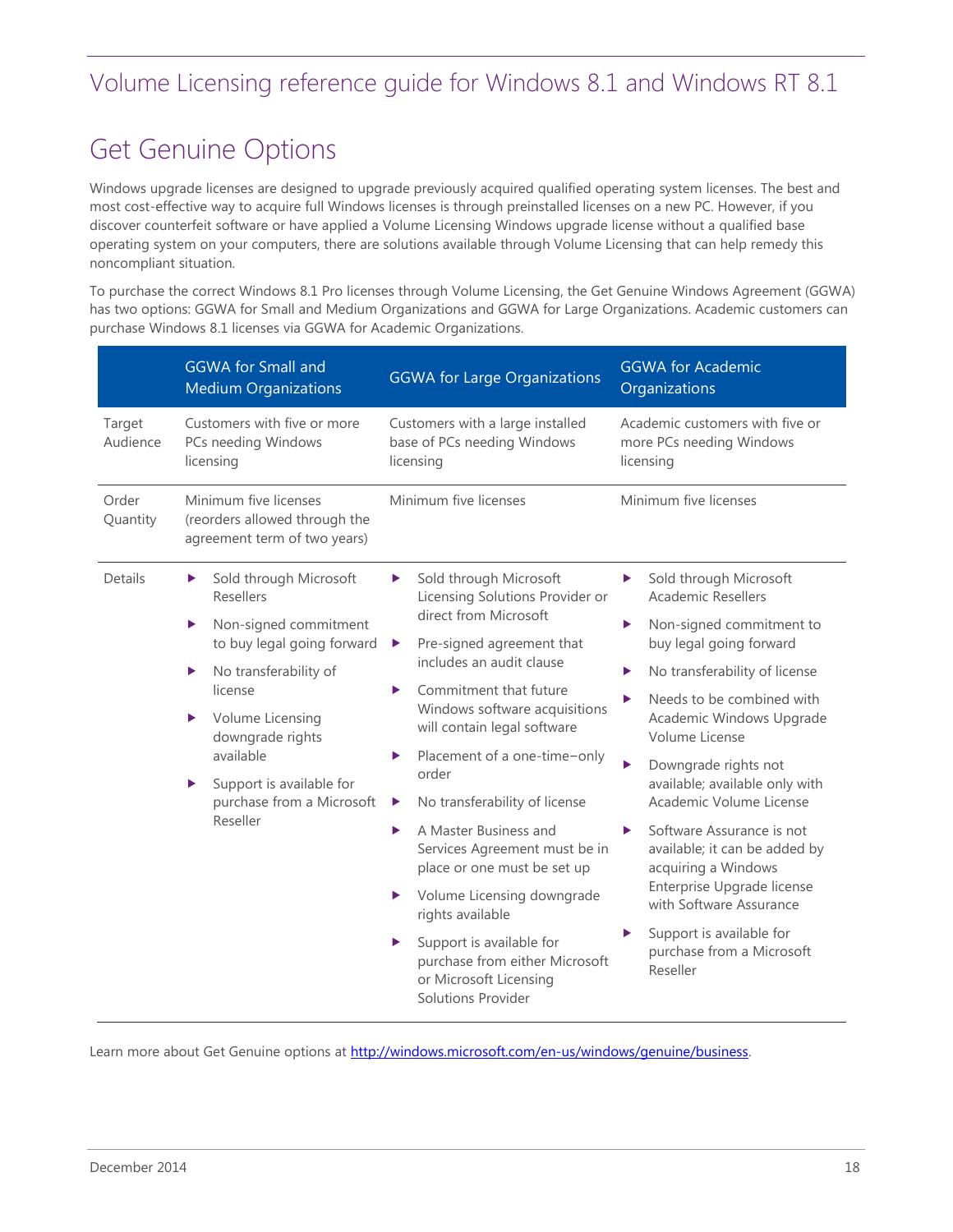# <span id="page-18-0"></span>Windows Offerings by Volume Licensing Program

Microsoft Volume Licensing offers customized programs that help organizations purchase software licenses. Tailored for different organization type, size, and purchasing preferences, Microsoft Volume Licensing programs provide flexible and affordable solutions designed to help you manage your licenses with ease. Whether you have five or thousands of desktop PCs, there is a Microsoft Volume Licensing program for you.

### <span id="page-18-1"></span>**Windows Desktop Products Available for Purchase by Volume Licensing Program**

| Product                                                                   | Open<br>License                          | Open Value<br>$\alpha$<br>Subscription | Select Plus &<br>Select<br>License       | Microsoft<br>Products and<br><b>Services</b><br>Agreement | Enterprise<br>Agreement<br>$\alpha$<br>Subscription | Enrollment<br>for<br>Education<br><b>Solutions</b><br>(Under a<br>Campus and<br>School<br>Agreement) | School<br><b>Enrollment</b>   |
|---------------------------------------------------------------------------|------------------------------------------|----------------------------------------|------------------------------------------|-----------------------------------------------------------|-----------------------------------------------------|------------------------------------------------------------------------------------------------------|-------------------------------|
| Windows 8.1 Pro Upgrade                                                   | $\bigcirc$                               |                                        | $\odot$                                  | $\odot$                                                   |                                                     |                                                                                                      |                               |
| Windows 8.1 Enterprise<br>Upgrade                                         | $\small \textcolor{blue}{\blacklozenge}$ |                                        | $(\blacktriangledown)$                   | $\bigcirc$                                                |                                                     |                                                                                                      |                               |
| Windows 8.1 Enterprise<br>Upgrade with Software<br>Assurance (per Device) | $\left(\!\checkmark\!\right)$            | $\boldsymbol{\omega}$                  | $\small \textcolor{blue}{\blacklozenge}$ | $\small \textcolor{blue}{\oslash}$                        | $\left(\!\!\left.\blacklozenge\!\!\right)\right.$   | $(\blacktriangledown)$                                                                               |                               |
| Windows Software<br>Assurance per User                                    |                                          |                                        | $\odot$                                  | $\bigcirc$                                                | $\bigcirc$                                          |                                                                                                      |                               |
| Windows Software<br>Assurance per User<br>Add-on                          |                                          |                                        | $(\blacktriangleright)$                  | $\bigcirc$                                                | $(\blacktriangleright)$                             | $\bigotimes^{\star}$                                                                                 |                               |
| Windows VDA per Device                                                    |                                          | $\small \textcolor{blue}{\oslash}$     | $\odot$                                  | $\bigcirc$                                                | $\odot$                                             | $\odot$                                                                                              | $\small \bf \bm{\varnothing}$ |
| Windows VDA per User                                                      |                                          |                                        | $\small \textcolor{blue}{\blacklozenge}$ | $\bigcirc$                                                | $\odot$                                             |                                                                                                      |                               |
| <b>MDOP</b>                                                               |                                          | $\odot$                                | $\odot$                                  | $\bigcirc$                                                | $\odot$                                             | $\odot$                                                                                              | $\odot$                       |
| Windows 8.1 Enterprise<br>Sideloading License                             | $\blacktriangledown$                     |                                        |                                          | $\bigcirc$                                                |                                                     |                                                                                                      |                               |

\*Full Windows Software Assurance per User licenses are not available through the Enrollment for Education Solutions (EES) or School Enrollment under a Campus and School Agreement. However, institutions may acquire Windows Software Assurance per User rights through the Windows Software Assurance per User Add-on. To license Windows Software Assurance per User for faculty and staff members, first license Windows Enterprise Upgrade + Software Assurance as a "Platform Product" organization-wide based on the faculty/staff full-time equivalent (FTE) employees (for EES) or eligible PCs (for School Enrollment). Then add Windows Software Assurance per User Add-on for any number of faculty/staff users.